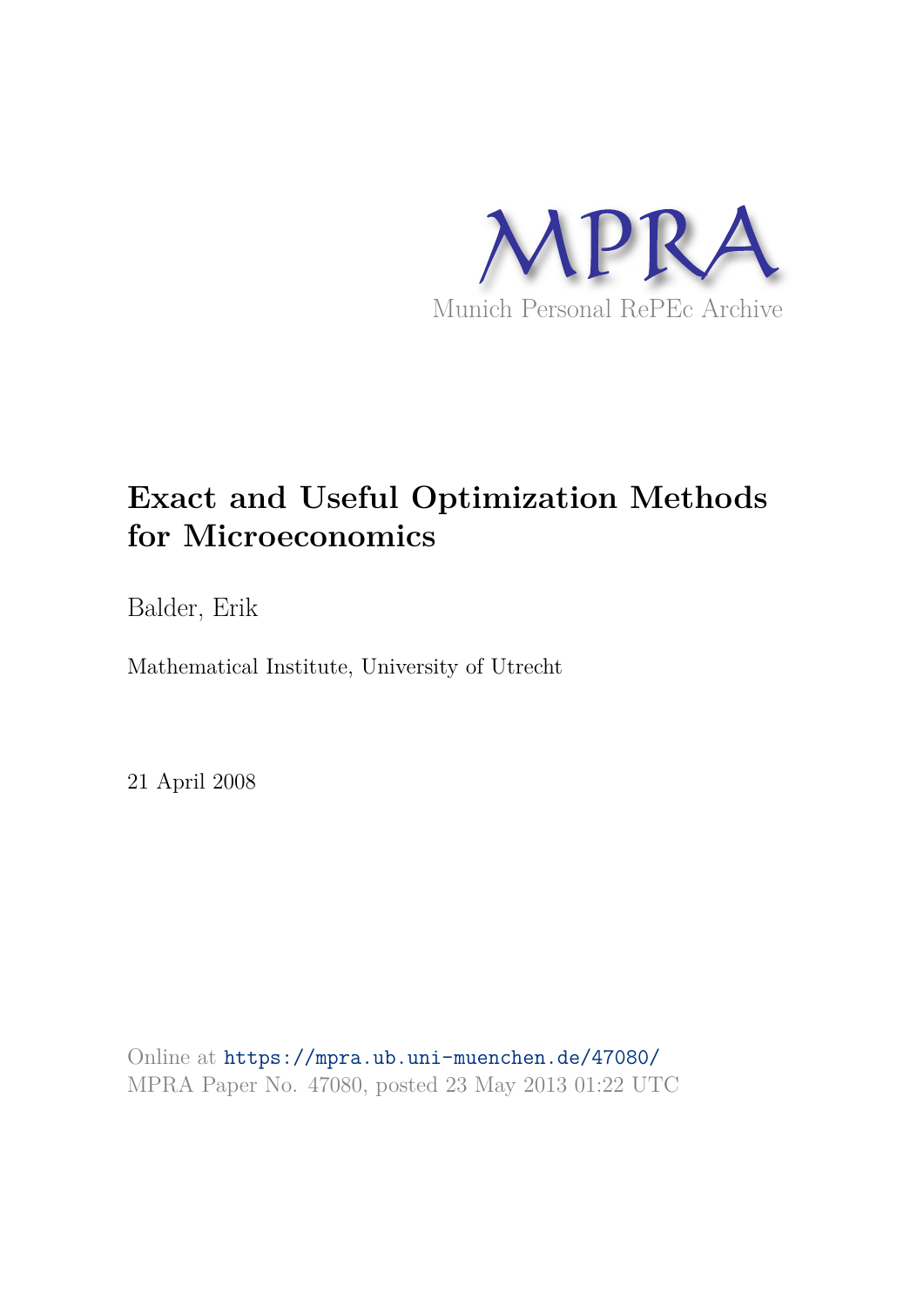Erik J. Balder

Abstract This paper points out that the treatment of utility maximization in current textbooks on microeconomic theory is deficient in at least three respects: breadth of coverage, completeness-cum-coherence of solution methods and mathematical correctness. Improvements are suggested in the form of a Kuhn-Tucker type theorem that has been customized for microeconomics. To ensure uniqueness of the optimal solution *stringent quasiconcavity*, an apparently new adaptation of the notion of strict quasiconcavity, is introduced. It improves upon an earlier notion formulated by Aliprantis, Brown and Burkinshaw. The role of the domain of differentiability of the utility function is emphasized. This is not only to repair a widespread error in the microeconomic literature but also to point out that this domain can be chosen sensibly in order to include the maximization of certain nondifferentiable utility functions, such as Leontiev utility functions. To underscore the usefulness of the optimality conditions obtained here, five quite different instances of utility maximization are completely solved by a single coherent method.

## 1 Introduction

In the currently popular textbooks [8, 10, 11, 13] on microeconomic theory and mathematical economics, all of which profess to be rigorous and precise, the treatment of the fundamental subject of utility maximization would seem to show considerable shortcomings in the following three respects: breadth of coverage, completeness-cum-coherence of solution methods and mathematical correctness. Similar shortcomings also show up in related textbooks with a less formal orientation [9, 14]. These shortcomings are briefly reviewed and explained in Remark 2. As a consequence, the reader will search in vain in the standard literature on microeconomic theory and mathematical economics for a method to derive the Marshallian

Mathematical Institute, University of Utrecht, P.O. Box 80010, 3508TA Utrecht, The Netherlands, e-mail: E.J.Balder@uu.nl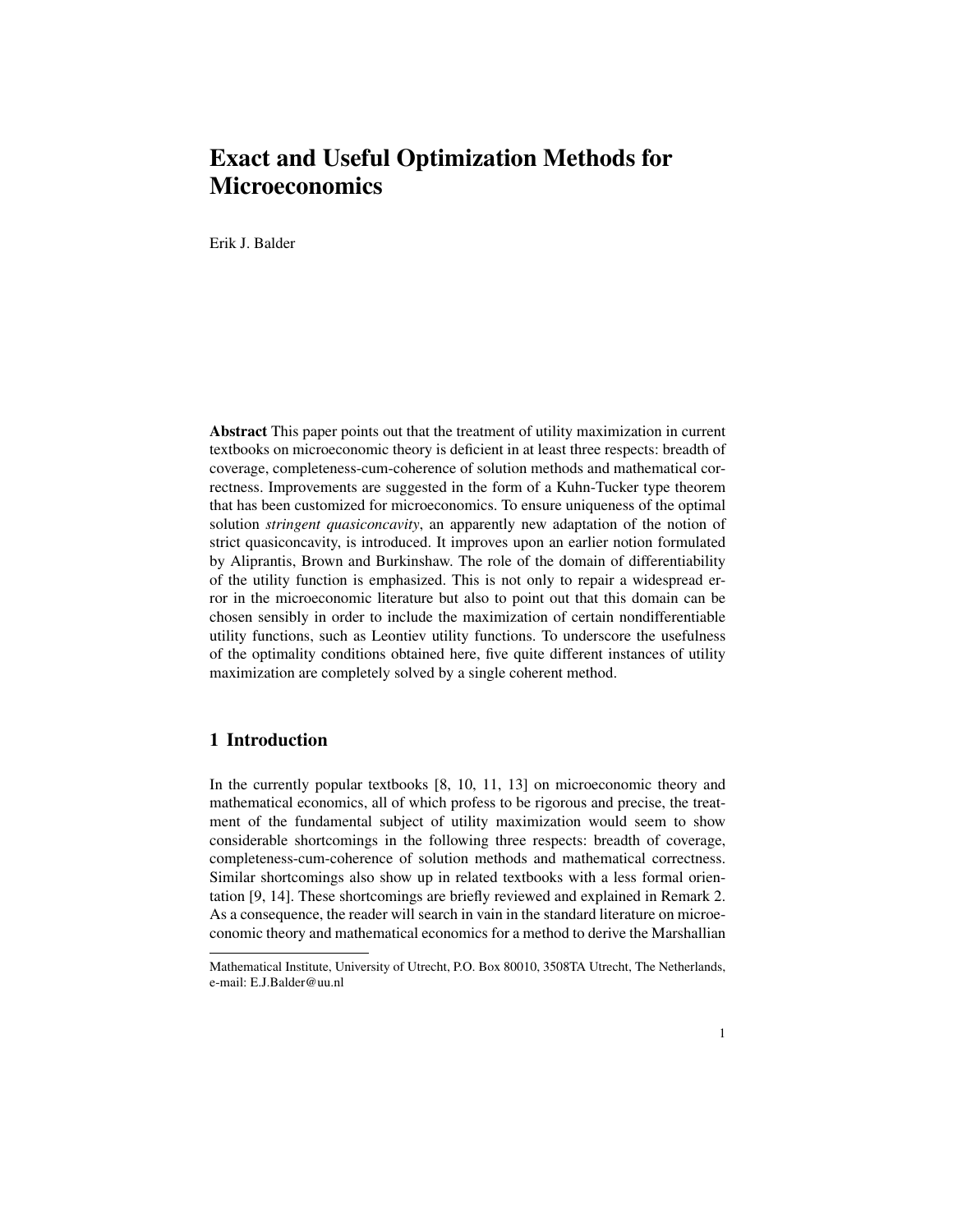demand function that meets the following criteria: it must be coherent, complete and correct (i.e., based on generally accepted principles of correct mathematical reasoning starting from, say, the Kuhn-Tucker and Weierstrass' theorems), and it must be operationally useful by being applicable to at least the following five basic instances of standard utility functions, where  $\ell \in \mathbb{N}$  stands for the number of commodities: (*i*) Cobb-Douglas utility function,  $\ell > 2$ , *(ii)* CES utility function (more precisely, this instance will be separated below into three different cases (*iia*), (*iib*) and (*iic*)),  $\ell > 2$ , *(iii)* linear utility function with positive coefficients,  $\ell \geq 2$ , *(iv)* the utility function  $u(x_1, x_2) = x_1^2(x_2 + 1)$  or any similar one leading to partial corner point solutions, and  $(v)$  Leontiev utility function,  $\ell \geq 2$ . The actual state of affairs in the standard literature is even more perplexing than stated above: the problems signaled in Remark 2 already affect the classical instances  $(i)$ - $(ii)$  and already for  $\ell = 2$ . The appendix offers a more detailed account of this.

To motivate the above five instances, I first observe that there are very good reasons for including instances with more than two commodities in the preceding list. Indeed, although not many of the aforementioned references point this out, the standard utility maximization problem in microeconomics (see (1)) can immediately be reduced to an optimization problem over an interval if  $\ell = 2$ . This follows from the fact that its optimal solution must be budget-balanced; cf. Theorem 1(*a*). Now an interval optimization problem is quite elementary. One can solve it very directly by means of sign diagrams of the derivative, possibly supported by the use of computer algebra packages. This explains why I take  $\ell > 2$  in instances  $(i)-(ii)$ : it is a minimal check of operational usefulness. Next, instances (*iii*)-(*iv*) require the solution method to be able to detect multiple solutions and corner point solutions. The latter form a standard subject in intermediate microeconomics courses [4]. Remarkably, even though at least three of the above-mentioned textbooks indicate the possibility of corner point or multiple solutions in the form of illustrations (see figure 3.D.4 in [10], figure 1.10 in [8] and figure 1.17 of [13]), none of them manages to treat this subject in an analytically satisfactory and complete manner. Finally, instance  $(v)$  has a nondifferentiable utility function, which presents a quite unusual operational challenge for the solution method. I observe that in [8, 10, 11, 13] this Leontiev instance is not included in the mainstream approach.

In section 3 I shall develop an efficient solution method that meets all of the above criteria; it is based on optimality results for general utility maximization that are presented in section 2. This development started in my Utrecht lecture notes, because I was dissatisfied with what the standard microeconomics literature had to offer. Essentially, the optimality results take the form of a Kuhn-Tucker theorem, Theorem 1, that has been customized for microeconomics. To a high degree such customization depends on a special property of utility functions that is commonly found in microeconomics: they are strictly increasing. I observe beforehand that the classical Cobb-Douglas and CES instances (*i*)-(*ii*) require that the model can deal with utility functions that are defined on the nonnegative orthant  $\mathbb{R}_+^{\ell}$  only, possibly with nondifferentiability on the boundary  $\mathbb{R}^{\ell}_+ \setminus \mathbb{R}^{\ell}_{++}$ . Together with the applicability of my method to the nondifferentiable instance  $(v)$ , this indicates that careful consideration of the differentiability domain of the utility function plays an important role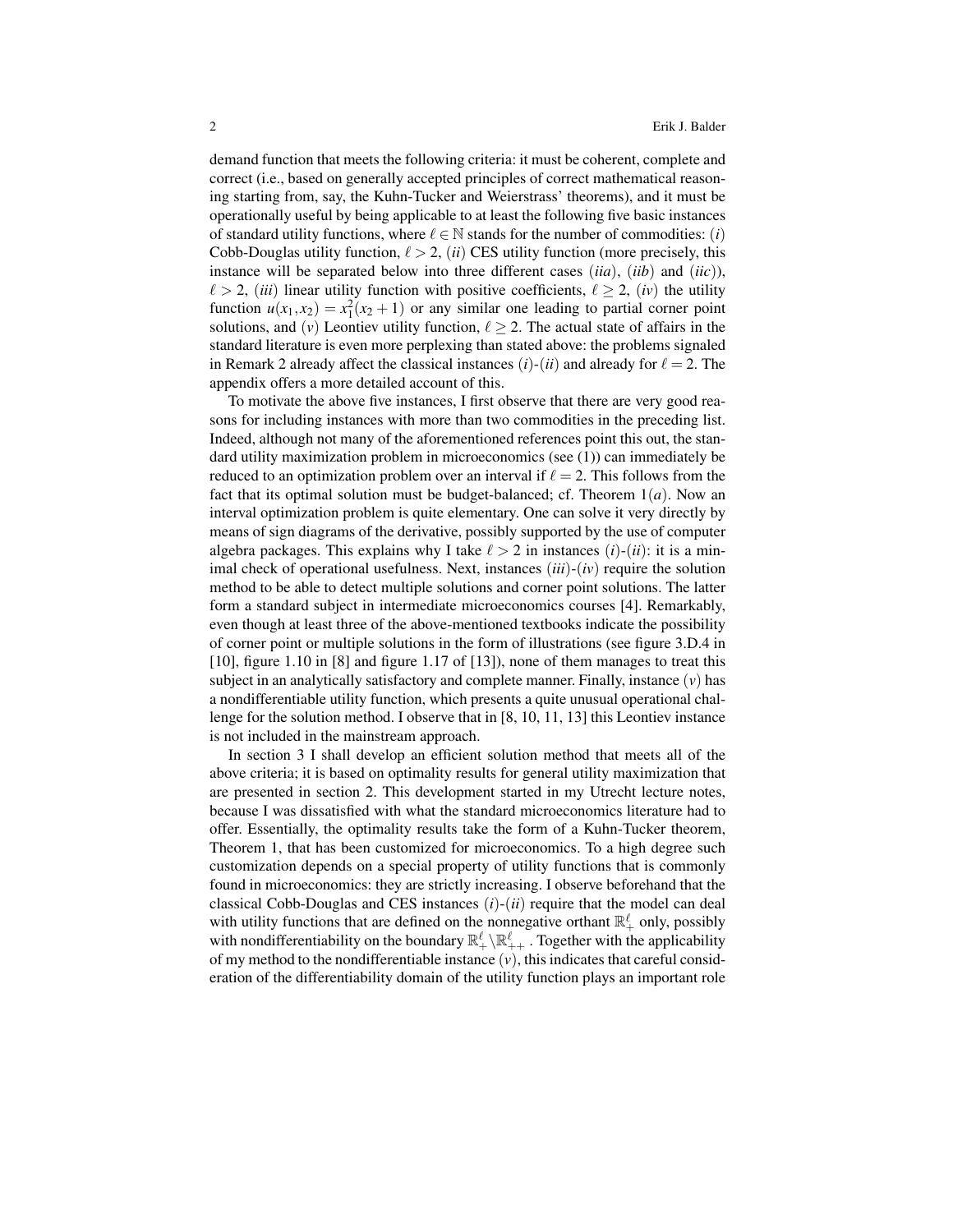in this paper (cf. Remark 2). Parts  $(a)$  to  $(c)$  of the customized Kuhn-Tucker theorem come close to what is done on [8, p. 23 ff.], but, as my applications to instances (*i*), (*iia*)-(*iib*) and (*iv*) will show in particular, it is part (*d*) of Theorem 1, absent in [8], which makes a considerable difference. This part uses an apparently new adaptation of the notion of strict quasiconcavity, called *stringent quasiconcavity*, which improves upon a related earlier notion by Aliprantis, Brown and Burkinshaw [2] (see Remark 3). It allows the method, in its handling of sufficient conditions for optimality and uniqueness, to go beyond interior optimal solutions and makes it possible to derive corner point solutions in a rigorous, coherent and efficient way, for instance in instance (*iv*), whose utility function is *not* strictly quasiconcave on  $\mathbb{R}^2_+.$ 

In sum, this paper improves on the usual literature on utility maximization in microeconomics by presenting a custom-made Kuhn-Tucker theorem that exploits the usual strict monotonicity of utility functions in microeconomics via the new notion of stringent quasiconcavity and that pays careful attention to the utility function's domain of differentiability.

#### 2 Customized optimality results for microeconomics

Let  $u : \mathbb{R}_+^{\ell} \to \mathbb{R}$  be a continuous function, the *utility function*. Let  $\Omega$  be an open set that is contained in  $\mathbb{R}_+^{\ell}$  (whence in the strictly positive orthant  $\mathbb{R}_{++}^{\ell}$ ); the function *u* is supposed to be differentiable on  $\Omega$  [6]. In section 3 I shall choose for  $\Omega$  the strictly positive orthant  $\mathbb{R}^{\ell}_{++}$  so as to treat instances (*i*)-(*iv*), but to deal with the Leontiev instance  $(v)$  I am going to choose  $\Omega$  differently. Throughout I suppose that *u* is *strictly increasing* on  $\mathbb{R}^{\ell}_+$ ; that is to say, for every *x* and  $x'$  in  $\mathbb{R}^{\ell}_+$  the following must hold: if  $x_i > x'_i$  for every  $i = 1, 2, ..., n$ , then  $u(x) > u(x')$ . For  $p \in \mathbb{R}^{\ell}_{++}$  (price vector) and  $y \in \mathbb{R}_+$  (*income*) the consumer's *utility maximization problem* is as follows:

maximize 
$$
u(x)
$$
 over all  $x \in \mathbb{R}_+^{\ell}$  such that  $p \cdot x \leq y$  (1)

and it is desired to determine *all* global optima (if any). The problem is well-defined because  $0 \in B$ . Here  $B := \{x \in \mathbb{R}_+^{\overline{\ell}} : p \cdot x \leq y\}$  stands for the feasible set of this problem, which is called the *budget set*. Of course, for  $y = 0$  the problem is trivial, because then  $B = \{0\}$ . I shall also use  $B_0 := \{x \in \mathbb{R}_+^{\ell} : p \cdot x = y\}$  to denote the so-called *budget plane.* A vector *x* in  $\mathbb{R}^{\ell}$  is said to be *budget-balanced* if  $p \cdot x = y$ , that is to say, if it belongs to the budget plane  $B_0$ . Recall that  $u : \mathbb{R}^\ell_+ \to \mathbb{R}$  is defined to be *qua*siconcave on  $\mathbb{R}_+^{\ell}$  if  $u(tx+(1-t)x') \ge \min(u(x), u(x'))$  for every pair  $x, x' \in \mathbb{R}_+^{\ell}$  and every  $t\in[0,1]$ . I shall say that the function  $u:\mathbb{R}_+^\ell\to\mathbb{R}$  is *stringently quasiconcave* if it is both quasiconcave on  $\mathbb{R}_+^{\ell}$  and if it has the following property, which I shall call *property* (*S*): for every pair  $x, x' \in \mathbb{R}_+^{\ell}$  with  $x \neq x'$  and  $u(x) = u(x') > u(0)$  one has  $u(\frac{1}{2}x + \frac{1}{2}x') > u(x) = u(x')$ . It is worth noting that in the main text of this paper the stringent quasiconcavity notion is *always* considered on the full domain  $\mathbb{R}^{\ell}_+$  of the utility function  $u$  (but see Remark  $1(ii)$ ). Observe that stringent quasiconcavity is a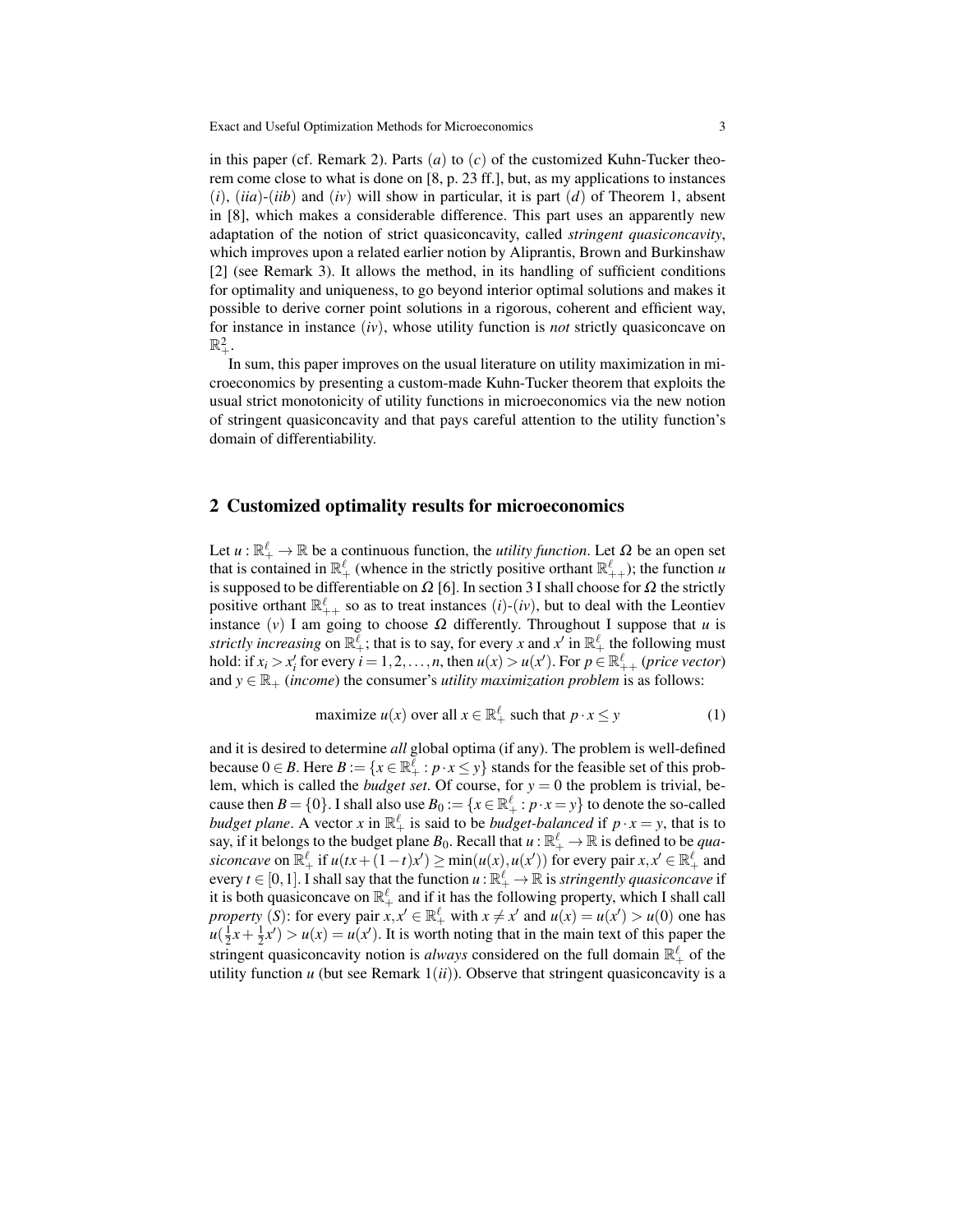modification of the classical notion of strict quasiconcavity which excludes certain points that are sub-optimal (if  $y > 0$ ) and only works with points x and  $x'$  at the same utility level. Clearly, a sufficient condition for  $u : \mathbb{R}_+^{\ell} \to \mathbb{R}$  to be stringently quasiconcave is that it is quasiconcave on  $\mathbb{R}^{\ell}_+$  and strictly quasiconcave when restricted to the set  $C := \{x \in \mathbb{R}_+^{\ell} : u(x) > u(0)\}$  (i.e., if  $u(tx + (1-t)x') > \min(u(x), u(x'))$  for every pair  $x, x' \in C$ ,  $x \neq x'$ , and every  $t \in (0,1)$ ). A related sufficient condition for stringent quasiconcavity is given below in Proposition 1; it shows the utility function to be stringently quasiconcave in some of the previously mentioned instances. Because it turns out to work so very well for utility maximization, it is surprising that the stringent quasiconcavity notion was neither introduced before in economics nor implicitly exploited in another guise. Yet this appears to be the case.

Theorem 1. (*a*) *The consumer's utility maximization problem (1) has an optimal solution. Moreover, every optimal solution is budget-balanced.*

(*b*) *Suppose that (1) has an optimal solution x*<sup>∗</sup> *which is such that x*<sup>∗</sup> ∈ Ω*. Then there exists*  $\lambda \geq 0$  *such that* 

$$
\nabla u(x^*) = \lambda p. \tag{2}
$$

(*c*) *If x*<sup>∗</sup> ∈ Ω *is budget-balanced and such that (2) holds for some* λ > 0*, then x*<sup>∗</sup> is an optimal solution of (1), provided that *u* is quasiconcave on  $\mathbb{R}^\ell_+.$ 

(*d*) *If u has property* (*S*)*, then (1) has a unique optimal solution. In particular, if u is stringently quasiconcave, then any budget-balanced x*<sup>∗</sup> ∈ Ω *for which (2) holds for some*  $\lambda > 0$ *, is the unique optimal solution of (1).* 

This result has the familiar makeup of results in optimization theory: existence, followed by necessary conditions for optimality that are sharpened into sufficient conditions and even a uniqueness condition. Simple examples show that the above formulation is sharp; for instance, taking  $\ell = 1$ ,  $u(x) := (x - 1)^3$ ,  $y = 1$  and  $p = 1$ shows that the possibility  $\lambda = 0$  cannot be excluded in part (*b*), etc.

**Lemma 1.** Suppose that u is quasiconcave on  $\mathbb{R}^\ell_+$  . Then for every  $x \in \Omega$  and  $x' \in \mathbb{R}^\ell_+$ 

$$
u(x) \le u(x') \implies \nabla u(x) \cdot (x'-x) \ge 0.
$$

*Proof.* For  $t \in [0,1]$  let  $\phi(t) := u((1-t)x + tx')$ . Then  $u(x) \le u(x')$  implies  $\phi(t) \ge$  $u(x) = \phi(0)$ . So  $\phi(t)$  attains a minimum over [0,1] for  $t = 0$ . Also  $\phi$ , the composition of  $u$  and a linear mapping, is differentiable from the right at 0, because  $u$  is differentiable at  $x \in \Omega$ . It follows that  $\phi'(0) \ge 0$ , as a first order necessary condition for optimality. The desired inequality then follows by the chain rule. ⊓⊔

*Proof.* Now Theorem 1 can be proved.

( $a$ ) Existence of an optimal solution  $x^*$  follows by the Weierstrass theorem, because *u* is continuous and *B* is a nonempty compact set. For  $y = 0$  the identity  $B = B_0 = \{0\}$  causes budget balancedness to hold trivially. For  $y > 0$ ,  $x^* \notin B_0$  would imply  $p \cdot x^* < y$ . So setting  $\tilde{x}_i := x_i^* + t$  for  $i = 1, ..., \ell$  would result in a contradiction for *t* > 0 sufficiently small, because then  $\tilde{x} \in B$  and  $u(\tilde{x}) > u(x^*)$  by the fact that *u* increases strictly.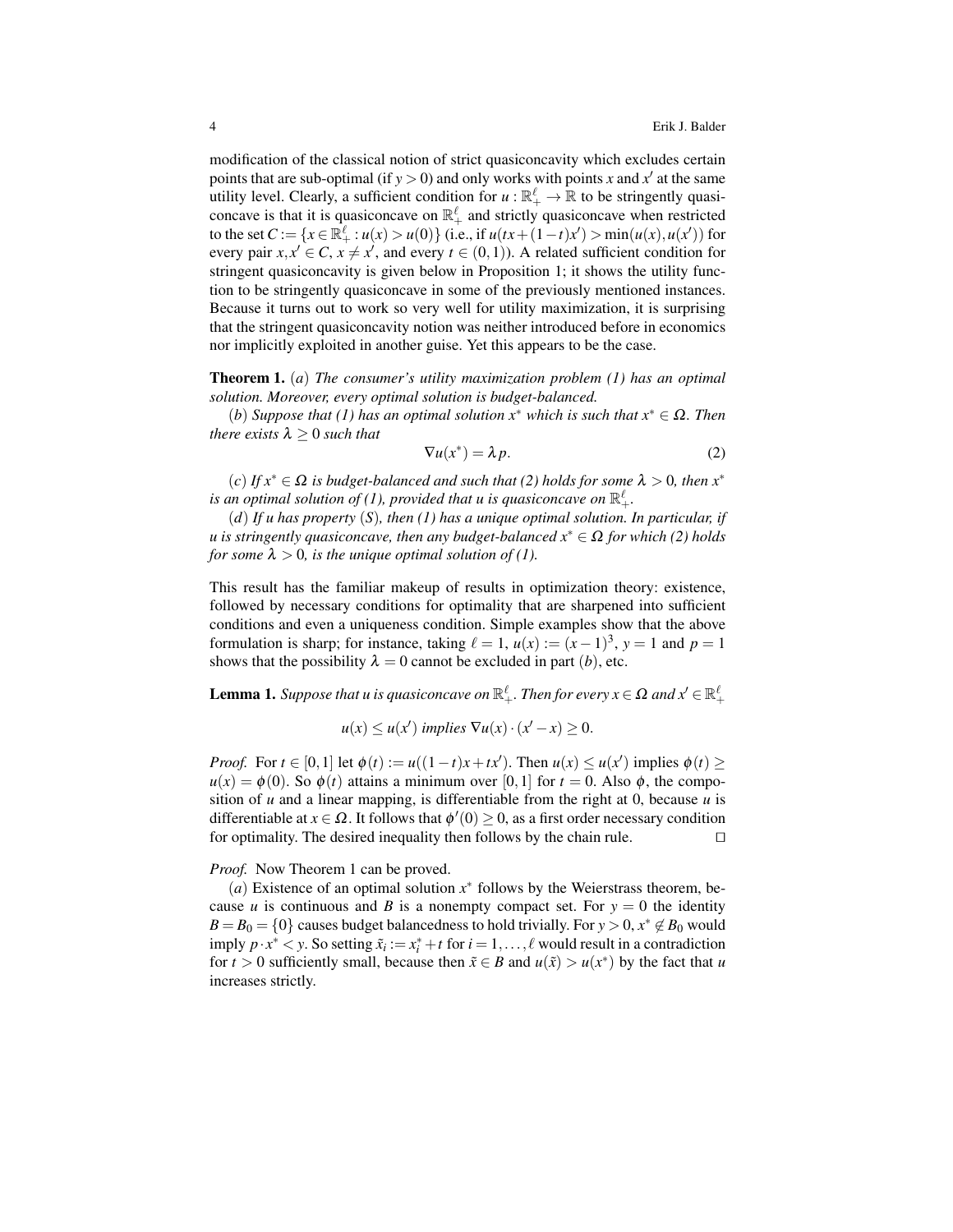(*b*) The hypothesis  $x^* \in \Omega$  implies that  $x^*$  is also an optimal solution of the auxiliary optimization problem

maximize 
$$
u(x)
$$
 over all  $x \in \Omega$  with  $p \cdot x \leq y$ ,

which has only one inequality constraint. At this stage it is traditional to invoke a version of the Kuhn-Tucker theorem and preferably – to avoid incomplete or inaccurate arguments – a version that allows open domains of definition for its functions: e.g., Theorems 1.D.3-1.D.4 in [13] can be used. However, the following extremely simple argument can be used instead, based on budget-balancedness in Theorem 1(*a*) (incidentally, a different but similarly simple argument, based on polar considerations, can also be given for the consumer's expenditure minimization problem to prove a result that is very similar to Theorem 1). By part (*a*) the bundle *x* ∗ is also an optimal solution of the auxiliary optimization problem

maximize  $u(x)$  over all  $x \in \Omega$  with  $p \cdot x = y$ .

Here the constraint can be expressed as  $x_{\ell} = (y - \sum_{i=1}^{m} p_i x_i)/p_{\ell}$ , where  $m :=$  $\ell - 1$ . Hence, the previous optimization problem can be rephrased in the variables  $x_1, \ldots, x_m$  as follows

maximize 
$$
\tilde{u}(x_1,...,x_m) := u(x_1,...,x_m, \frac{y - \sum_{i=1}^m p_i x_i}{p_\ell})
$$
 over all  $(x_1,...,x_m) \in \tilde{\Omega}$ .

Here  $\tilde{\Omega}$  is the set of all  $(x_1,...,x_m) \in \mathbb{R}^m$  such that  $(x_1,...,x_m,(y-\sum_{i=1}^m p_i x_i)/p_\ell) \in$  $Ω$ . By continuity of linear maps it is clear that  $\tilde{Ω}$  is open. Because  $\tilde{u}$  attains its maximum over the open set  $\tilde{\Omega}$  at  $\tilde{x}^* := (x_1^*, \ldots, x_m^*)$ , it follows from standard calculus results and the chain rule that  $0 = \frac{\partial u(x^*)}{\partial x_i} = \frac{\partial u(x^*)}{\partial x_i} - p_i p_\ell^{-1} \frac{\partial u(x^*)}{\partial x_\ell}$  for  $i = 1, \ldots, \ell - 1$ . So setting  $\lambda := p_{\ell}^{-1} \partial u(x^*) / \partial x_{\ell}$  gives (2).

(*c*) Suppose that *x*<sup>\*</sup> ∈ *B*<sub>0</sub> ∩ Ω were not optimal. Then there would be  $\hat{x}$  ∈ *B* such that  $u(\hat{x}) > u(x^*)$ . So  $u((1-t)\hat{x}) > u(x^*)$  would hold for  $t > 0$  small enough, by continuity of *u*. By Lemma 1 the quasiconcavity hypothesis for *u* implies

$$
\nabla u(x^*) \cdot (x - x^*) \ge 0 \text{ for every } x \in \mathbb{R}_+^{\ell} \text{ with } u(x) \ge u(x^*).
$$

By  $\nabla u(x^*) = \lambda p$  and  $\lambda > 0$ , it then follows that  $p \cdot ((1 - t)\hat{x} - x^*) \ge 0$ , whence  $p \cdot \hat{x}$  >  $(1-t)p \cdot \hat{x} \ge y$  by the given budget-balancedness of  $x^*$  (observe that  $p \cdot \hat{x}$  > 0 by  $\hat{x} \neq 0$ ). This contradicts  $\hat{x} \in B$ .

(*d*) First, if  $y = 0$  then  $B = \{0\}$ , so  $x^* = 0$  is the unique optimal solution. Next, if *y* > 0, then  $u(x^*)$  >  $u(0)$  must hold for any optimal solution  $x^*$ , because  $(t, t, ..., t)$ belongs to *B* for  $t > 0$  small enough and because *u* is strictly monotone. Now suppose that  $x^*$  and  $x^{**}$  were two different optimal solutions of (1). Then  $u(x^*) =$  $u(x^{**})$  = optimal value of (1) and  $u(x^*) > u(0)$  by the previous argument. Define  $\hat{x} := \frac{1}{2}x^* + \frac{1}{2}x^{**}$ ; then  $\hat{x} \in B$  and property (*S*) gives  $u(\hat{x}) > \frac{1}{2}u(x^*) + \frac{1}{2}u(x^{**}) = u(x^*)$ . This contradicts the optimality of *x* ∗ . So the optimal solution is unique. The final part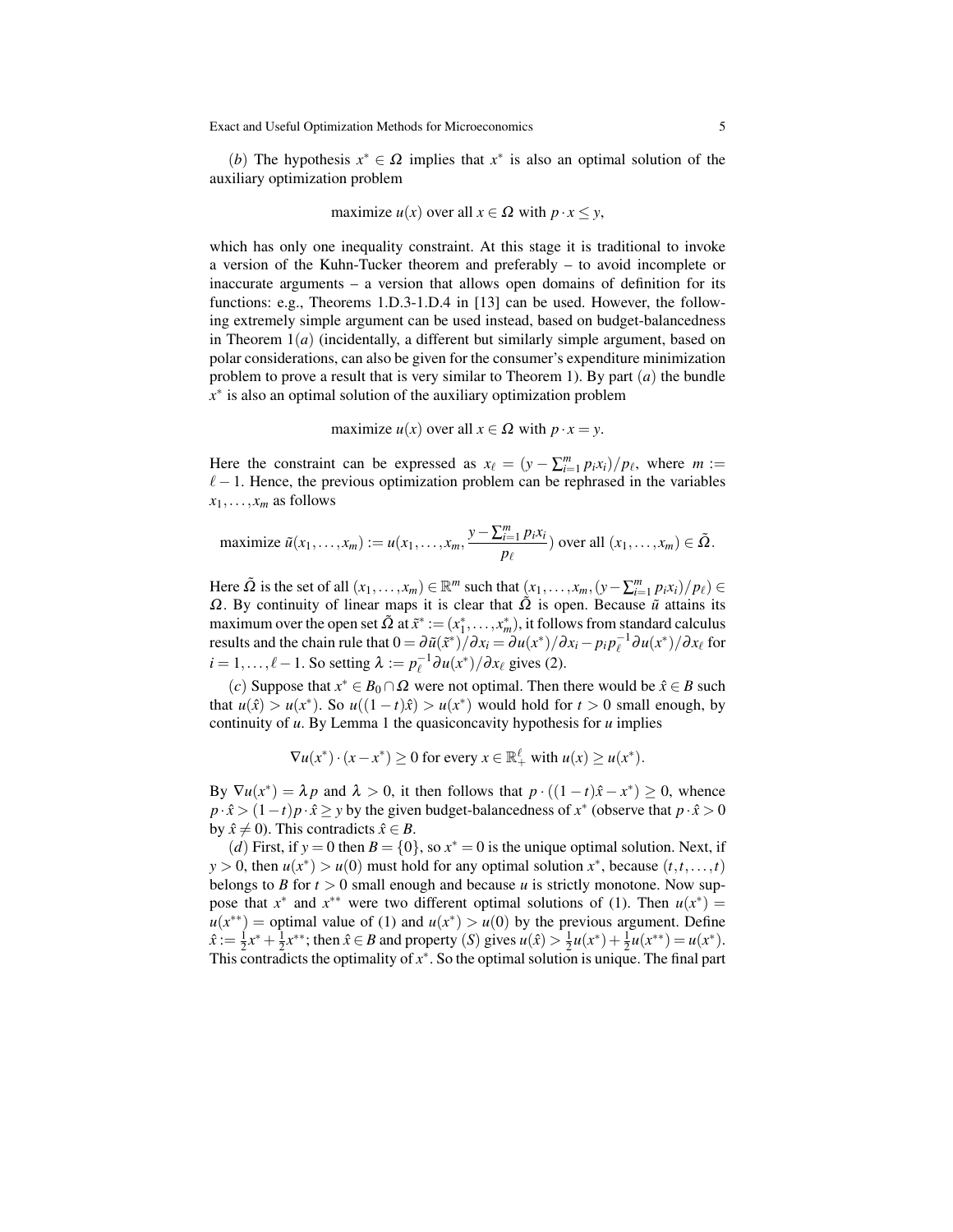of the statement is an immediate consequence of combining part  $(c)$  with uniqueness. ⊓⊔

*Remark 1.* (*i*) Without monotonicity in Theorem 1, the budget-balancedness of the optimal solution can obviously not be maintained, but a fair part of Theorem 1 continues to hold when *u* is nondecreasing and the details are as follows. In part (*a*) the existence of at least one budget-balanced optimal solution is still guaranteed and part (*b*) continues to hold as stated. Part (*c*) of Theorem 1 remains meaningful by linking the additional possibility  $x^* \in B \backslash B_0$  with the multiplier  $\lambda = 0$ . In that case the optimality of  $x^*$  can be guaranteed if  $u$ , next to being nondecreasing, is concave on  $\mathbb{R}^{\ell}$  (the example  $\ell = 1$ ,  $x^* = 1$ ,  $u(x) := (x - 1)^3$ ,  $y = 2$  and  $p = 1$  shows that mere quasiconcavity is insufficient in this situation). Finally, part (*d*) is without significance: to have property  $(S)$ , a nondecreasing  $u$  must be strictly increasing, a situation that is already covered by Theorem 1(*d*) itself.

(*ii*) Some utility functions have  $\mathbb{R}^{\ell}_{++}$  as their natural domain of definition. Let *u*:  $\mathbb{R}^{\ell}_{++} \to \mathbb{R}$  be such a function and suppose that *u* is continuous and strictly increasing on  $\mathbb{R}^\ell_{++}$ , as well as differentiable on some open set  $\Omega \subset \mathbb{R}^\ell_{++}$ . To avoid trivialities, the new situation requires  $y > 0$ . Then parts  $(b)-(d)$  of Theorems 1 continue to hold, naturally with quasiconcavity on  $\mathbb{R}^{\ell}_+$  replaced by quasiconcavity on  $\mathbb{R}^{\ell}_{++}$  and with property (*S*) redefined as follows: for every pair  $x, x' \in \mathbb{R}^{\ell}_{++}$  with  $x \neq x'$  and  $u(x) = u(x')$  one has  $u(\frac{1}{2}x + \frac{1}{2}x') > u(x) = u(x')$ . An obvious sufficient condition for these two properties to hold is that *u* be strictly quasiconcave. As shown by the example  $\ell = 2$ ,  $u(x_1, x_2) := x_1 + x_2$ , part (*a*) of Theorem 1 needs adjustment: an optimal solution is guaranteed to exist under the extra condition that the set  $C_v$ :=  $\{x \in \mathbb{R}^{\ell}_{++} : u(x) \ge v\}$  is closed for every  $v \in u(\mathbb{R}^{\ell}_{++})$ . Namely, given p and  $y > 0$ , fix any  $\bar{x} \in \mathbb{R}_{++}^{\ell}$  with  $p \cdot \bar{x} \le y$  and set  $\bar{v} := u(\bar{x})$ . Then

$$
\sup_{x \in \mathbb{R}^\ell_{++}, p \cdot x \le y} u(x) = \sup_{x \in C_{\bar{v}}, p \cdot x \le y} u(x)
$$

and on the right side a continuous function is maximized over a nonempty compact set.

*Remark 2.* A different application of the Kuhn-Tucker theorem is obtained if, instead of working with the above open set  $\Omega \subset \mathbb{R}^{\ell}_+$ , one uses a model where the utility function  $u$  is defined and differentiable on an open set  $\Omega'$  (for instance, this could be  $\mathbb{R}^{\ell}$  itself) that *contains*  $\mathbb{R}^{\ell}_+$ . In that case optimality of  $x^*$  for (1) can be expressed equivalently as optimality of  $x^*$  for the following optimization problem:

maximize 
$$
u(x)
$$
 over all  $x \in \Omega'$  with  $p \cdot x \le y$  and  $-x_i \le 0$ ,  $i = 1, ..., \ell$ . (3)

Precisely such an application was chosen in [9, 10, 11, 13], but in doing so one forms a model that no longer applies to all Cobb-Douglas or CES utility functions, because for general parameter values such functions are not differentiable at points in  $\mathbb{R}^{\ell}_+ \setminus \mathbb{R}^{\ell}_{++}$ ! In [9, p. 131 ff.], [10, p. 50 ff.], [11, Theorem 22.1, Example 22.1] and [14, section 2.2] (the latter reference discusses this for profit maximization) this has led to imprecise or incorrect formulations of their necessary first order optimality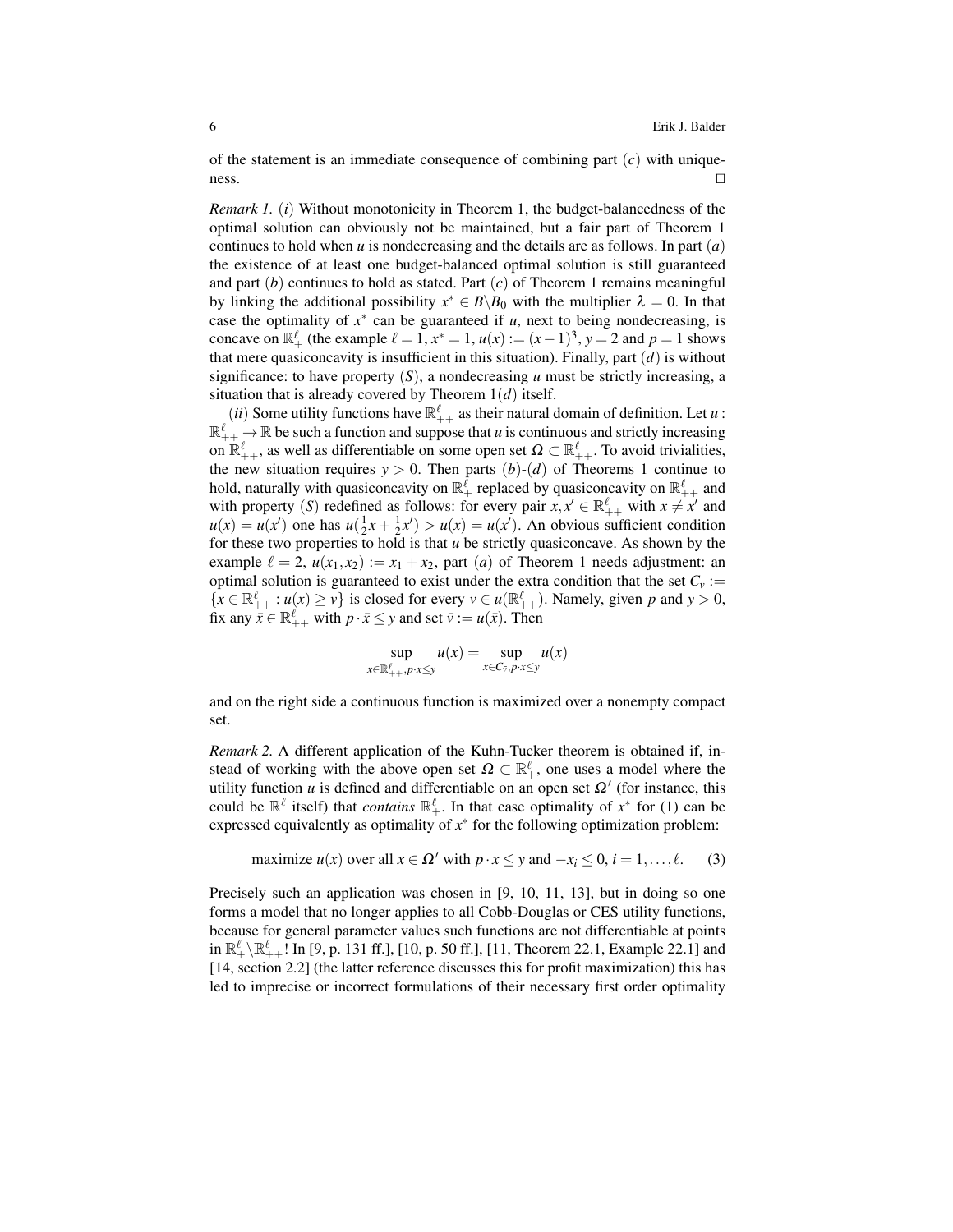conditions and, in the case of [9, 10, 11], to an incorrect application to the Cobb-Douglas instance  $(i)$ .<sup>1</sup> The appendix to this paper provides more details to support this claim. Apart from this shortfall, the derivation of these optimality conditions is standard and can be found in [10, 11]: by applying the Kuhn-Tucker theorem [13] to (3), which has  $\ell+1$  inequality constraints, one now obtains as a first-order necessary condition for optimality

$$
\frac{\partial u(x^*)}{\partial x_i} \leq \lambda p_i
$$
, with equality if  $x_i^* > 0$ ,  $i = 1, ..., \ell$ 

instead of (2) and this holds for every optimal  $x^*$  in  $\Omega'$ , a set that now includes the boundary of  $\mathbb{R}^{\ell}_+$ . For utility functions that fit into this model, *but only for those*, this formulation gives meaningful and somewhat sharper results. These remarks do not affect [8]; however, the optimality results in that reference presuppose that the optimal solution belongs to  $\mathbb{R}^{\ell}_{++}$ , as is exemplified by the application to the Cobb-Douglas instance in exercise 1.20 of [8]. That is not enough to allow a treatment of the corner point solution instances  $(iii)-(iv)$ . It reflects a common shortcoming of the above references: except for [14, p. 57], none would seem to treat corner point solutions analytically.

From part (*d*) of Theorem 1 it is evident that stringent quasiconcavity can help to solve the optimization problem (1), but it should be kept in mind that this is very much due to the hypothesis that the utility function  $u$  is strictly increasing: property (*S*) ignores bundles at the lowest utility level, which is *u*(0). For operational use I shall state a simple sufficient condition for stringent quasiconcavity. To prepare for it, I observe that the properties of  $u$  in Theorem 1 cause the range of  $u$  to be an interval, namely  $[u(0), u_{\infty})$ , where  $u_{\infty} := \sup_{x \in \mathbb{R}^{\ell}_+} u(x)$  (this notation allows for the possibility that  $u_{\infty}$  equals  $+\infty$ ). To see this, define  $\psi(t) := u(t,t,\ldots,t)$  for  $t \geq 0$ ; this is a continuous, strictly increasing function on  $\mathbb{R}_+$ . Clearly,  $u_{\infty} = \sup_{t>0} \psi(t)$  and the supremum cannot be attained. Because for any  $x \in \mathbb{R}^{\ell}_+$  the value  $u(x)$  lies between  $\psi(0)$  and  $\psi(t)$  for some  $t > 0$  sufficiently large (this follows by strict monotonicity and continuity of  $u$ ), the intermediate value theorem can be invoked to finish the argument.

**Proposition 1.** *If*  $\{x \in \mathbb{R}^{\ell} : u(x) > u(0)\}$  *is convex and if there exists a strictly increasing function h* :  $(u(0), u_{\infty}) \to \mathbb{R}$  *such that the composition mapping*  $x \mapsto h(u(x))$ *is strictly quasiconcave on*  $\{x \in \mathbb{R}_+^{\ell} : u(x) > u(0)\}$ , then u is stringently quasicon*cave.*

*Proof.* By a previous remark, it is enough to prove that *u* is quasiconcave on  $\mathbb{R}^{\ell}_+$ and strictly quasiconcave on  $\{x \in \mathbb{R}^{\ell}_+ : u(x) > u(0)\}$ . Let  $\alpha \in \mathbb{R}$ . If  $\alpha \le u(0)$ , then  ${u \ge \alpha} := {x \in \mathbb{R}_+^{\ell} : u(x) \ge \alpha} = \mathbb{R}_+^{\ell}$ . If  $\alpha > u(0)$ , then for any  $x, x' \in {u \ge \alpha} \subset$  $\{u > u(0)\}\$ ,  $x \neq x'$ , and for any  $t \in (0,1)$  the given strict quasiconcavity property

<sup>&</sup>lt;sup>1</sup> Notwithstanding its general Kuhn-Tucker Theorem 1.D.3, reference [13] considers utility maximization only for utility functions defined on all of  $\mathbb{R}^{\ell}$  (see its pp. 134-135); on pp. 223-224 this has resulted in an ad hoc solution of instance (*i*).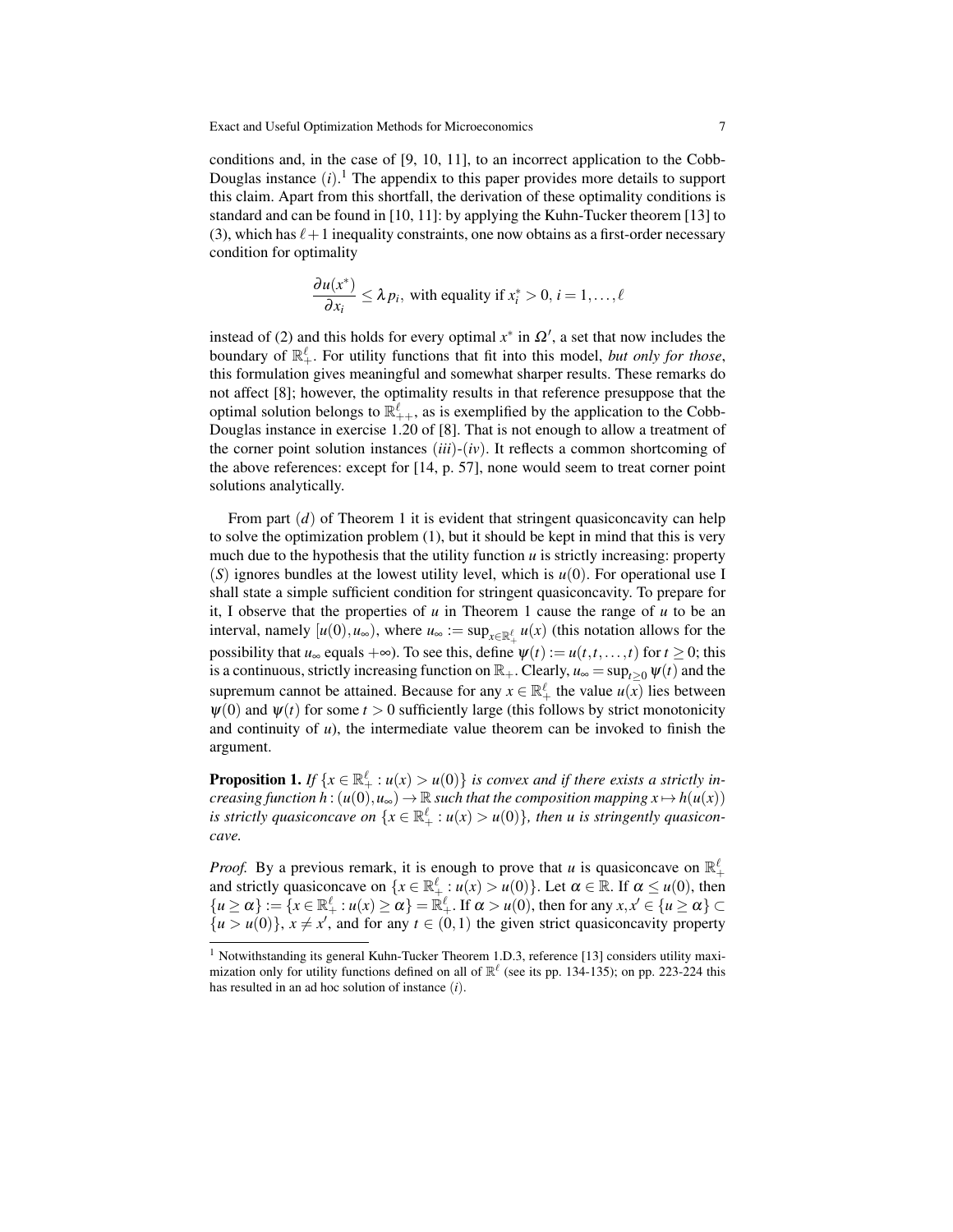implies  $h(u(tx + (1-t)x')) > min(h(u(x)), h(u(x'))) ≥ h(α)$ . So  $u(tx + (1-t)x') >$  $\alpha$  by strict monotonicity of *h*. For the set  $\{u \ge \alpha\}$  I conclude that it equals  $\mathbb{R}^{\ell}_+$  for every  $\alpha \leq u(0)$  and that it is strictly convex for every  $\alpha > u(0)$ . Hence, *u* is certainly quasiconcave on  $\mathbb{R}^{\ell}_+$  and the desired strict quasiconcavity of *u* on  $\{u > u(0)\}\)$  also follows from the previous conclusion. ⊓⊔

**Example 1** (*i*) A utility function  $u : \mathbb{R}^{\ell} \to \mathbb{R}$  of Cobb-Douglas type is given by  $u(x) := \prod_{i=1}^{\ell} x_i^{\alpha_i}$ ; here all  $\alpha_i > 0$ . This function is not strictly quasiconcave on  $\mathbb{R}^{\ell}_+$ (observe that  $u(x_1,0,0,\ldots,0) = 0$ ). However, it is stringently quasiconcave and I use Proposition 1 to show this. Observe first that the set  $\{x \in \mathbb{R}_+^{\ell} : u(x) > u(0)\}$  $\mathbb{R}^{\ell}_{++}$  is convex. On  $(u(0), u_{\infty}) = (0, +\infty)$  I choose  $h(t) := \log(t)$ ; this is a strictly increasing function, which gives  $h(u(x)) = \sum_{i=1}^{\ell} \alpha_i \log(x_i)$  on  $\mathbb{R}^{\ell}_{++}$ . Because each function  $x_i \mapsto \log(x_i)$  is strictly concave on  $\mathbb{R}_{++}$ , it easily follows that the function  $x \mapsto h(u(x))$  is strictly concave on  $\mathbb{R}^{\ell}_{++}$ . Therefore, it follows from Proposition 1 that *u* is stringently quasiconcave on  $\mathbb{R}^{\ell}_+$ .

(*ii*) A utility function of CES type is given by  $u(x) := (\sum_{i=1}^{\ell} x_i^{\rho})^{1/\rho}$  with either (*iia*)  $0 < \rho < 1$ , (*iib*)  $\rho < 0$  or (*iic*)  $\rho > 1$ . In case (*iic*) *u* is not stringently quasiconcave, as is easy to see. In case *(iia)* the function *u* is defined on  $\mathbb{R}^{\ell}_+$ , as usual, but in case *(iib)* its domain of definition has to be  $\mathbb{R}^{\ell}_{++}$ , because of the negative exponent  $\rho$ . See also Remark  $1(ii)$  below. I observe that *u* is strictly increasing in both cases (*iia*) and (*iib*) (and in case (*iic*) as well).

(*iia*) I will show that in case (*iia*) *u* is stringently quasiconcave and even strictly quasiconcave on  $\mathbb{R}^{\ell}_+$ . First, I observe that the set  $\{x \in \mathbb{R}^{\ell}_+ : u(x) > u(0)\} = \mathbb{R}^{\ell}_+ \setminus \{0\}$ is convex (because this only leaves out the origin, the argument can immediately be adapted to imply that *u* is even strictly quasiconcave on  $\mathbb{R}^{\ell}_+$ ). On  $(u(0), u_{\infty}) =$  $(0, +\infty)$  I choose  $h(t) := t^{\rho}$ , a strictly increasing function; then  $x \mapsto h(u(x)) =$  $\sum_{i=1}^{\ell} x_i^{\rho}$  is easily seen to be strictly concave on  $\mathbb{R}^{\ell}$ , because each function  $x_i \mapsto x_i^{\rho}$ is strictly concave on  $\mathbb{R}_+$ . So the conditions in Proposition 1 certainly hold; hence, *u* is stringently quasiconcave on  $\mathbb{R}^{\ell}_+$ .

(*iib*) As observed above, the domain of definition is  $\mathbb{R}^{\ell}_{++}$  in this case. In particular,  $u(0)$  is not well-defined, so stringent quasiconcavity loses its meaning (but see Remark 1(*ii*) below for an adaptation). However, by analogy to Proposition 1 I can still show that *u* is strictly quasiconcave on  $\mathbb{R}^{\ell}_{++}$ . Indeed, in this case  $h(t) := -t^{\rho}$ is strictly increasing on  $(0, +\infty)$  and  $x \mapsto h(u(x)) = -\sum_{i=1}^{\ell} x_i^{\rho}$  is strictly concave on  $\mathbb{R}^{\ell}_{++}$ , because each  $x_i \mapsto -x_i^{\rho}$  is strictly concave on  $\mathbb{R}_+$  by  $\rho < 0$ . It now follows easily that *u* is strictly quasiconcave on  $\mathbb{R}^{\ell}_{++}$ .

(*iii*) Let  $u : \mathbb{R}^2_+ \to \mathbb{R}$  be given by  $u(x_1, x_2) = x_1^2(x_2 + 1)$ , as in my instance (*iv*). This function is not strictly quasiconcave on  $\mathbb{R}^2_+$  (note that  $u(0,x_2) = 0$  for all  $x_2 \geq 0$ ). However, *u* is stringently quasiconcave. To prove this, I observe first that the set  $\{x \in \mathbb{R}^2_+ : u(x) > u(0)\} = \{(x_1, x_2) : x_1 > 0, x_2 \ge 0\}$  is convex. On  $(u(0), u_{\infty}) = (0, +\infty)$  I choose  $h(t) := \log(t)$ , a strictly increasing function; then  $x \mapsto h(u(x)) = 2\log(x_1) + \log(x_2 + 1)$  is evidently strictly concave on  $\{(x_1, x_2):$  $x_1 > 0, x_2 \geq 0$  (repeat the reasoning in instance *(i)*). Hence, *u* is stringently quasiconcave by Proposition 1.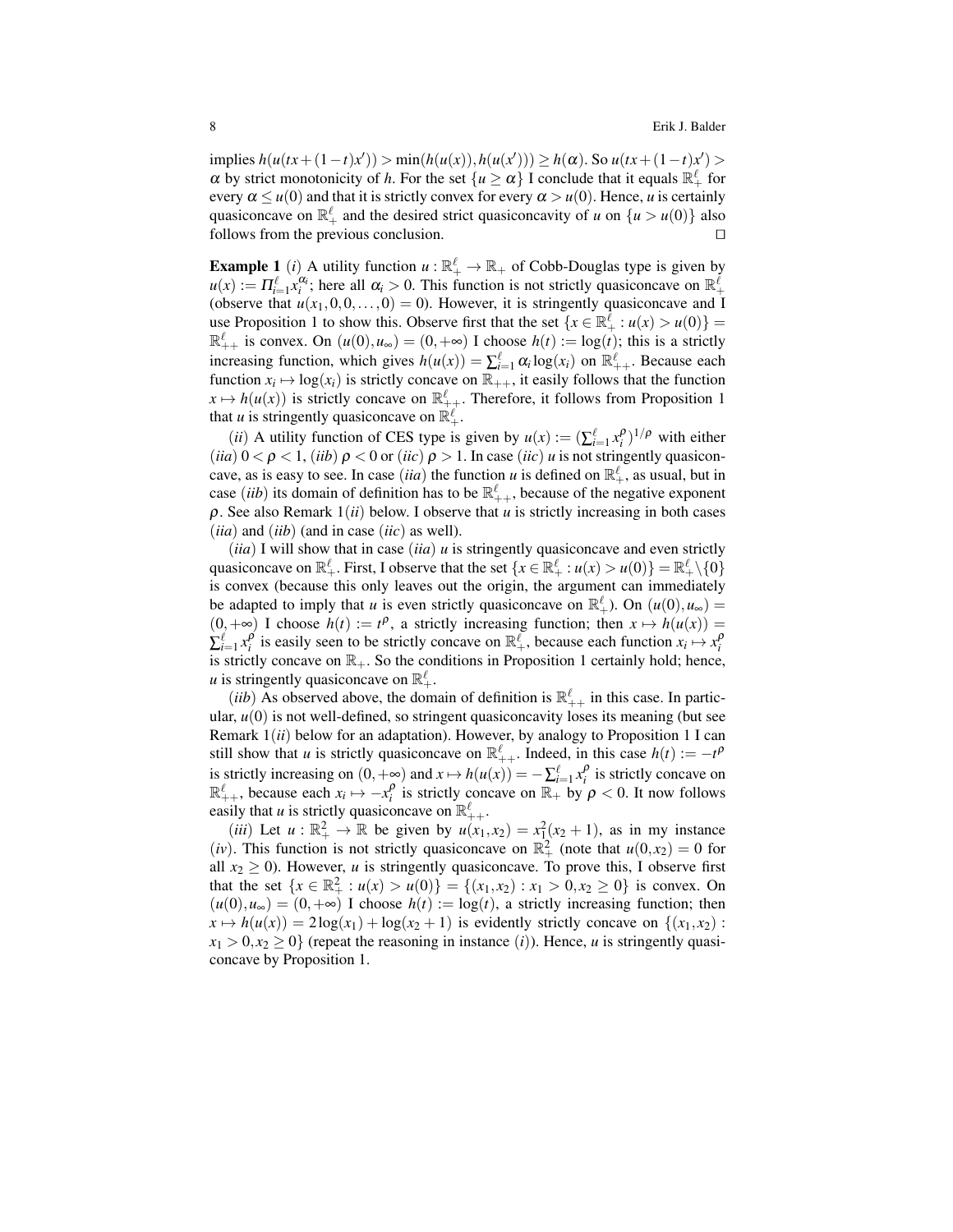The above example will be used for applications of Theorem 1 to the instances (*i*), (*iia*), (*iib*) and (*iv*). It is well-known that more can be said, although this is not of importance for my applications. For instance, for  $\sum_i \alpha_i \leq 1$  the Cobb-Douglas utility function in part (*i*) of Example 1 is concave on  $\mathbb{R}^{\ell}_+$  and in part (*iia*) the same is true for the CES utility function. Results from [5] or [12] can be invoked to derive such additional properties: see Remark 4 in [5, p. 123] or see Theorem 2.5.3 and its Examples 5, 6 in [12].

*Remark 3.* In [2] Aliprantis, Brown and Burkinshaw consider utility maximization for a pure exchange consumer, but their analysis extends effortlessly to that for an ordinary consumer. For  $\ell = 2$  they correctly and completely solve instances (*i*), (*iia*) and (*iv*) in a coherent way, based on using existence and necessary first order optimality conditions, similar to parts  $(a)$  and  $(b)$  of Theorem 1, aided by considerations involving strict quasiconcavity of *u* on  $\mathbb{R}^2_{++}$ : see the solutions to problems 1.2.1, 1.3.2 and 1.3.4 in [1, pp. 25-26, pp. 34-35]. Instance (*iii*) is not treated in [2] and instance  $(v)$  is solved in an ad hoc fashion; the former would not seem to be out of reach of the general method presented in [2], but the latter would seem to be. Thus, in the area of utility maximization the book [2], although not devoted to general microeconomic theory as such, managed to reach further than the references mentioned above and it did so flawlessly.

For purposes going beyond mere computations, Definition 1.3.4 of [2] defines a *neoclassical preference* to be a continuous preference relation on  $\mathbb{R}^{\ell}_+$  that has certain monotonicity properties. In terms of the representing utility function of such a preference relation, which exists by [10, Proposition 3.C.1], this definition comes down to the following two possibilities: either (*NC*1) *u* is strongly increasing and strictly quasiconcave on  $\mathbb{R}_+^{\ell}$  or  $(NC_2)$  strongly increasing and strictly quasiconcave on  $\mathbb{R}^{\ell}_{++}$  and  $u(x) > u(x')$  for every  $x \in \mathbb{R}^{\ell}_{++}$  and  $x' \in \mathbb{R}^{\ell}_{+} \setminus \mathbb{R}^{\ell}_{++}$ . Here I use standard terminology from  $[8, 10]$  – the one used in  $[2]$  is somewhat different. Observe that CES utility functions satisfy  $(NC_1)$  but not  $(NC_2)$  and that Cobb-Douglas utility functions satisfy  $(NC_2)$  but not  $(NC_1)$ ; thus, the above definition is inherently two-pronged. I observe that if possibility  $(NC_2)$  obtains, then one has actually the following special property, which seems not to have been stated explicitly in [2]: everywhere on the boundary of  $\mathbb{R}^{\ell}_+$  the function *u* is equal to *u*(0) (to see this, it suffices to compare any point on the boundary with  $(t, t, \ldots, t)$  for sufficiently small  $t > 0$  and use continuity and strict monotonicity of  $u$  to finish the argument). I claim that both possibilities  $(NC_1)$  and  $(NC_2)$ , and therefore the definition of a neoclassical preference relation as a whole, are subsumed by the more general notion of a strictly increasing utility function that is stringently quasiconcave (incidentally, this continues to hold if in  $(NC_1)$  and  $(NC_2)$  "strongly increasing" is replaced by the less demanding "strictly increasing"). For possibility  $(NC_1)$  this is immediately obvious. As for  $(NC_2)$ , by continuity of *u* and strict quasiconcavity of *u* on  $\mathbb{R}^{\ell}_{++}$ it easily follows that *u* is quasiconcave on  $\mathbb{R}^{\ell}_+$ , which is the closure of  $\mathbb{R}^{\ell}_{++}$ . To show property  $(S)$ , recall from the discussion of  $(NC_2)$  in the preceding lines that if  $x, x' \in \mathbb{R}^{\ell}_+, x \neq x'$ , have  $u(x) = u(x') > u(0)$  then this implies  $x, x' \in \mathbb{R}^{\ell}_+$ . Therefore, the fact that possibility  $(NC_2)$  results in strict quasiconcavity of *u* on  $\mathbb{R}^{\ell}_{++}$  implies  $u(\frac{1}{2}x + \frac{1}{2}x') > u(x) = u(x')$ . As already said, this shows that utility functions that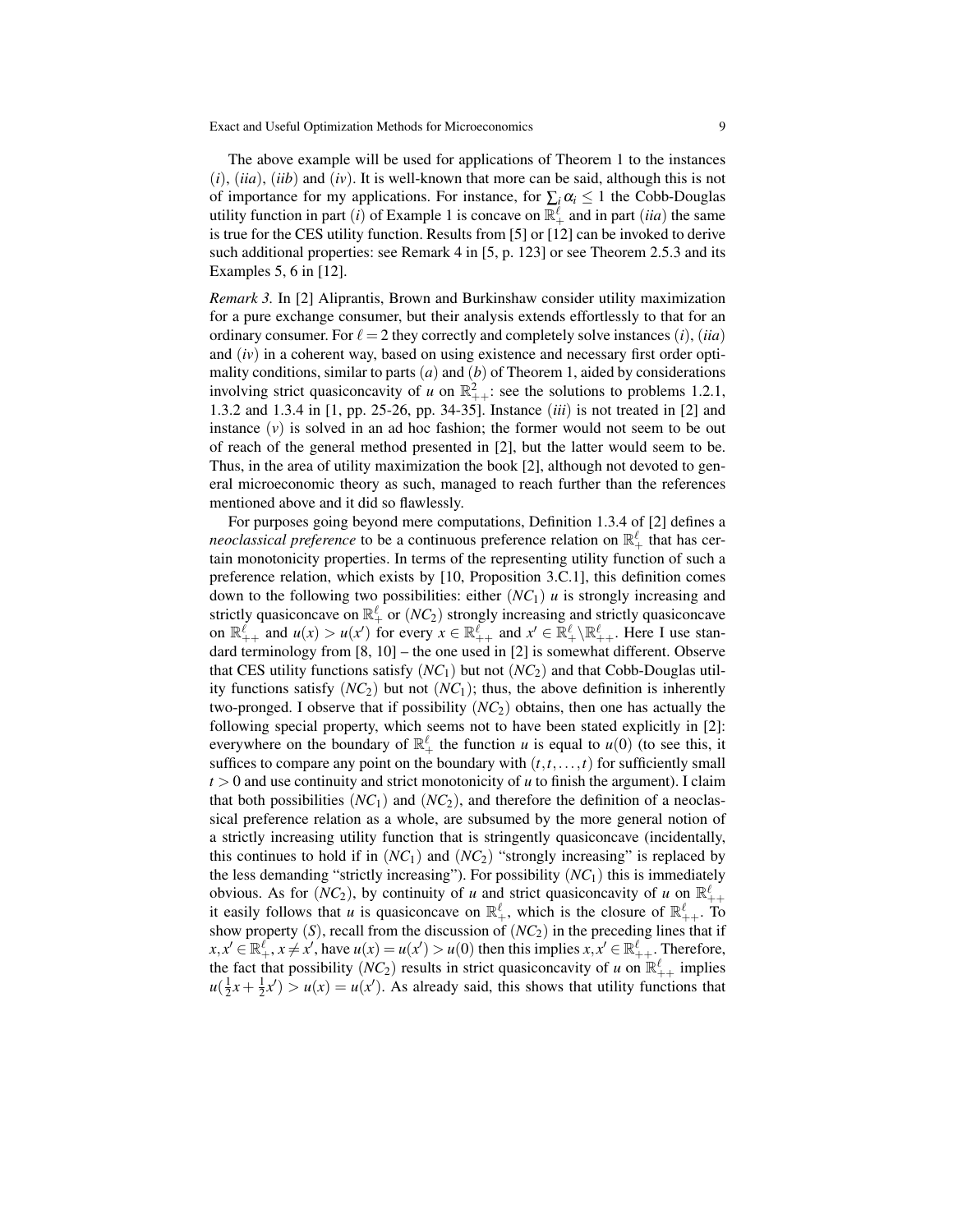correspond to a neoclassical preference are stringently quasiconcave. The converse is not true, even when the neoclassical preference definition is adapted so as to encompass strictly increasing utility functions: for instance, in Example 1(*iii*) it was demonstrated that in instance  $(iv)$  the utility function  $u$  is stringently quasiconcave, but not strictly quasiconcave on  $\mathbb{R}^2_+$ ; hence, for this *u* possibility  $(NC_1)$  is out of the question. On the other hand,  $(NC_2)$  is also impossible because of  $u(1,0) \nless u(\frac{1}{2},\frac{1}{2})$ .

#### 3 Testing for operational usefulness

Here I shall discuss the use of Theorem 1 as a means to meet my criterion of operational usefulness for utility maximization; similar applications to expenditure minimization are also possible. So my task is to derive complete solutions for the Marshallian demand function, using Theorem 1 in a coherent way, for each of the following utility functions:

 $(i)$   $u(x) = \prod_{i=1}^{\ell} x_i^{\alpha_i}$  with all  $\alpha_i > 0$ ,  $(iii) u(x) = (\sum_{i=1}^{\ell} a_i x_i^{\rho})^{1/\rho}$  with all  $a_i > 0$  and  $(a) \rho \in (0,1)$ ,  $(b) \rho < 0$  or  $(c) \rho > 1$ ,  $(iii) u(x) = \sum_{i=1}^{\ell} a_i x_i$ , with all  $a_i > 0$ ,  $(iv) u(x_1, x_2) = x_1^2(x_2 + 1),$  $(v)$   $u(x) = \min_{1 \leq i \leq \ell} b_i x_i$ , with all  $b_i > 0$ .

These five functions are continuous and strictly increasing. In instance  $(v)$  I suppose  $\ell \geq 2$ , so as to avoid overlap with instance *(iii)*. My solution method, which is based on familiar reasoning in optimization theory [3], goes as follows. The starting point is that Theorem 1(*a*) guarantees that an optimal solution of (1) exists and is budget-balanced. It is useful to introduce the following term: an *optimality candidate* is a vector  $x^* \in B_0 \cap \Omega$  that satisfies the first order necessary optimality condition (2). Then it follows from parts  $(a)-(b)$  of Theorem 1 that the optimal solution of (1) must be an optimality candidate, provided that it belongs to  $\Omega$ . Subsequently, if  $u$  happens to be quasiconcave then part  $(c)$  applies and all optimality candidates (if there are any) are indeed optimal solutions. If in addition  $u$  has property  $(S)$ , then the solution is of course complete (but only then, for I wish to determine *all* globally optimal solutions of (1) and in the previous steps the so-called *remainder set*  $B_0 \backslash \Omega$ has not been inspected). In sum, if the utility function is stringently quasiconcave, then an optimality candidate, when found, is immediately known to be the unique optimal solution of (1). If there does not exist an optimality candidate or if *u* is not quasiconcave or fails to possess property (*S*), a careful look at the values that *u* attains on the remainder set  $B_0 \backslash \Omega$  is needed, and these values should be compared with the maximum value of all the optimality candidates already found (if any). For  $\ell = 2$  the latter is easy, but for  $\ell > 2$  it can be somewhat of a challenge: see my solution of instances (*iic*), (*iii*) and (*v*).

It must be mentioned that the alternative optimality conditions that I mentioned in Remark 2 can also be used, but only for instances such as (*iii*) and (*iv*), where the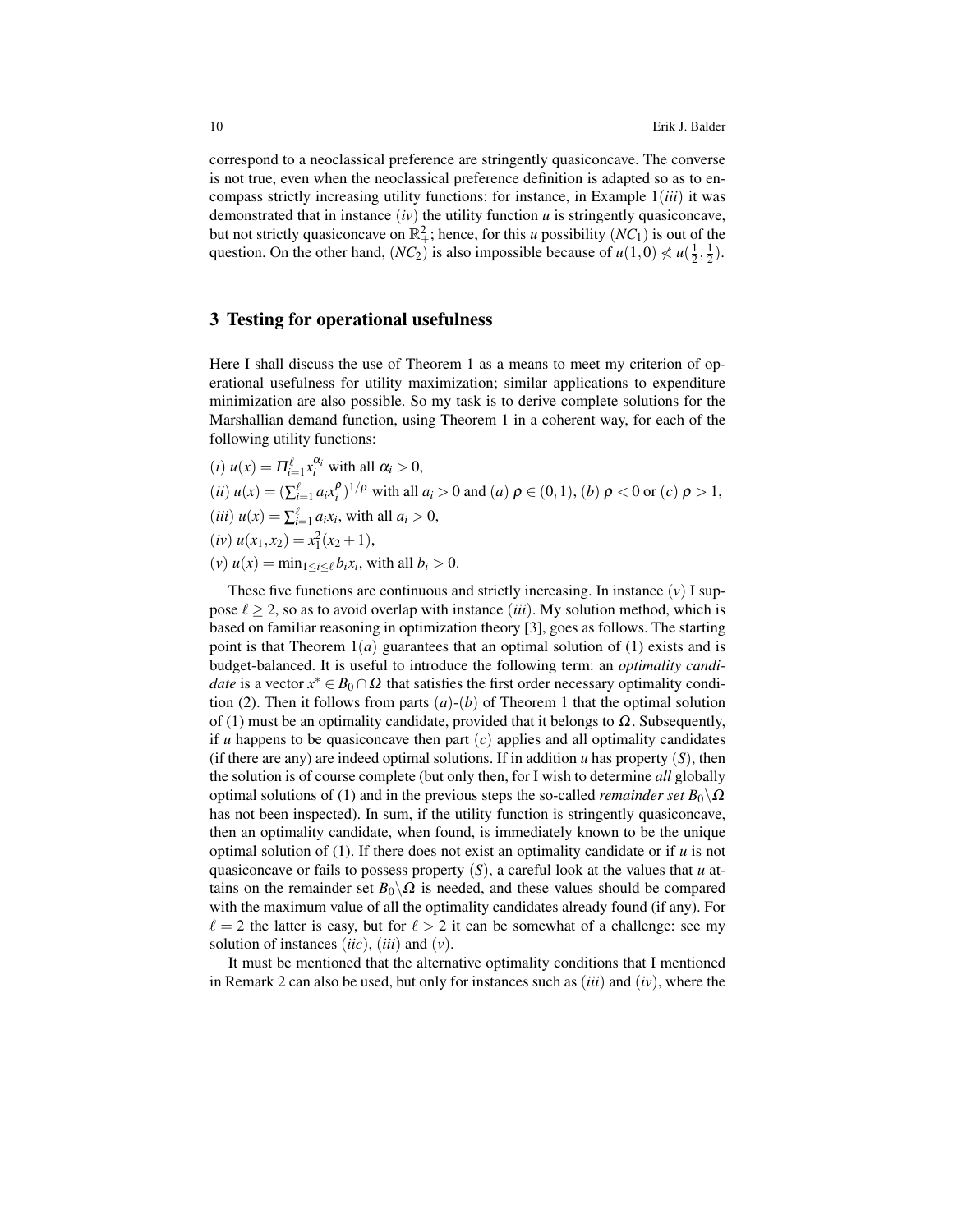utility functions are differentiable on all of  $\mathbb{R}^{\ell}$ . This gives  $\ell + 1$  multipliers and it is well-known from nonlinear programming [3] that one should then work with the set of active indices of  $x^* \in B_0$  (i.e., those indices *i* for which  $x_i^* = 0$ ). A good example of this is presented in section 4.3 of [14] for a linear technology (the derivation there is nonrigorous because it is exclusively based on using first-order necessary conditions). Another observation is that ad hoc methods to solve specific problems abound. For example, it is well-known that instance (*i*) can be solved by trivially eliminating the boundary of  $\mathbb{R}^{\ell}_+$ , after which one can apply the logarithmic transformation. However, such a transformation is already contained in Example 1(*i*), where it is part of a fairly systematic solution method.

*Solution of instance (i)* To solve problem (1) for the utility function  $u(x) := \prod_{i=1}^{\ell} x_i^{\alpha_i}$ on  $\mathbb{R}_+^{\ell}$  with all  $\alpha_i > 0$ , I choose  $\Omega = \mathbb{R}_{++}^{\ell}$ . From Example 1(*i*) I already know that *u* is stringently quasiconcave. So if I can find  $x^* \in B_0 \cap \Omega$  that satisfies (2), then it must be the unique optimal solution by Theorem  $1(d)$ . In search of such  $x^*$ , I combine (2) with  $p \cdot x^* = y$  and verify concretely that the  $x^*$  found belongs to  $\Omega$ . This is a simple algebraic task (incidentally, note that the possibility  $\lambda = 0$  in (2) leads to  $x^* \notin \Omega$ ). It yields  $x_i^* = \alpha_i y/(\alpha p_i)$ ,  $i = 1, ..., \ell$ , where  $\alpha := \sum_{j=1}^{\ell} \alpha_j$ . This outcome happens to be strictly positive, so the unique optimal solution has been found.

*Solution of instance (iia)* To solve problem (1) for the utility function  $u(x)$  :=  $(\sum_{i=1}^{\ell} x_i^{\rho})^{1/\rho}$  on  $\mathbb{R}_+^{\ell}$  with  $\rho \in (0,1)$ , I choose  $\Omega = \mathbb{R}_{++}^{\ell}$ . From Example 1(*iia*) I know that *u* is stringently quasiconcave.

*Step 1: special case*  $a_i = 1$  *<i>for all i.* If I can find  $x^* \in B_0 \cap \Omega$  that satisfies (2), then it must be the unique optimal solution by Theorem  $1(d)$ . To find such  $x^*$ , I combine (2) with  $p \cdot x^* = y$  and then check that their solution belongs to  $\Omega$  (the possibility  $\lambda = 0$  in (2) can be excluded, because it leads to nonsensical expressions). This is a simple algebraic task, which gives the strictly positive expression  $x_i^* = p_i^{r-1} y/(p_1^r + p_2^r)$  $\dots + p_{\ell}^{r}$ ,  $i = 1, \dots, \ell$ , where  $r := \rho/(\rho - 1)$ . So the unique optimal solution has been determined.

*Step 2: general case.* I absorb the coefficients into the variables by using the variables  $\xi_i := a_i^{1/\rho}$  $i^{1/\rho}x_i$ . Then the utility maximization problem for  $u(x) := (\sum_{i=1}^{\ell} a_i x_i^{\rho})^{1/\rho} =$  $(\sum_{i=1}^{\ell} \xi_i^{\rho})^{1/\rho}$  can be rewritten as the one already solved in step 1, provided that the prices are adapted by setting  $q_i := a_i^{-1/\rho}$  $i^{(n)} p_i$ . So by step 1 the unique optimal solution is  $\xi_i^* = q_i^{r-1} y/(q_1^r + \dots + q_\ell^r)$ , i.e.,  $x_i^* = a_i^{1-r} p_i^{r-1} y/(a_1^{1-r} p_1^r + \dots + a_\ell^{1-r} p_\ell^r)$ .

*Solution of instance (iib)* To solve problem (1) for the utility function  $u(x)$  :=  $(\sum_{i=1}^{\ell} x_i^{\rho})^{1/\rho}$  on  $\mathbb{R}^{\ell}_{++}$  with  $\rho < 0$ , I choose  $\Omega = \mathbb{R}^{\ell}_{++}$  and appeal to Remark 1(*ii*). Because of Example 1(*iib*), the solution method is almost exactly the same as the one presented above for case (*iia*): again it follows that any  $x^* \in B_0 \cap \Omega$  that satisfies (2) must be the unique optimal solution and again this leads to the same expression for the optimal solution  $x_i^*$  as in case (*iia*).

*Solution of instance (iic)* To solve problem (1) for the utility function  $u(x)$  :=  $(\sum_{i=1}^{\ell} x_i^{\rho})^{1/\rho}$  on  $\mathbb{R}_+^{\ell}$  with  $\rho > 1$ , I choose  $\Omega = \mathbb{R}_{++}^{\ell}$ . In contrast to case *(iia)*, the function  $u$  is not stringently quasiconcave and this explains why I follow a com-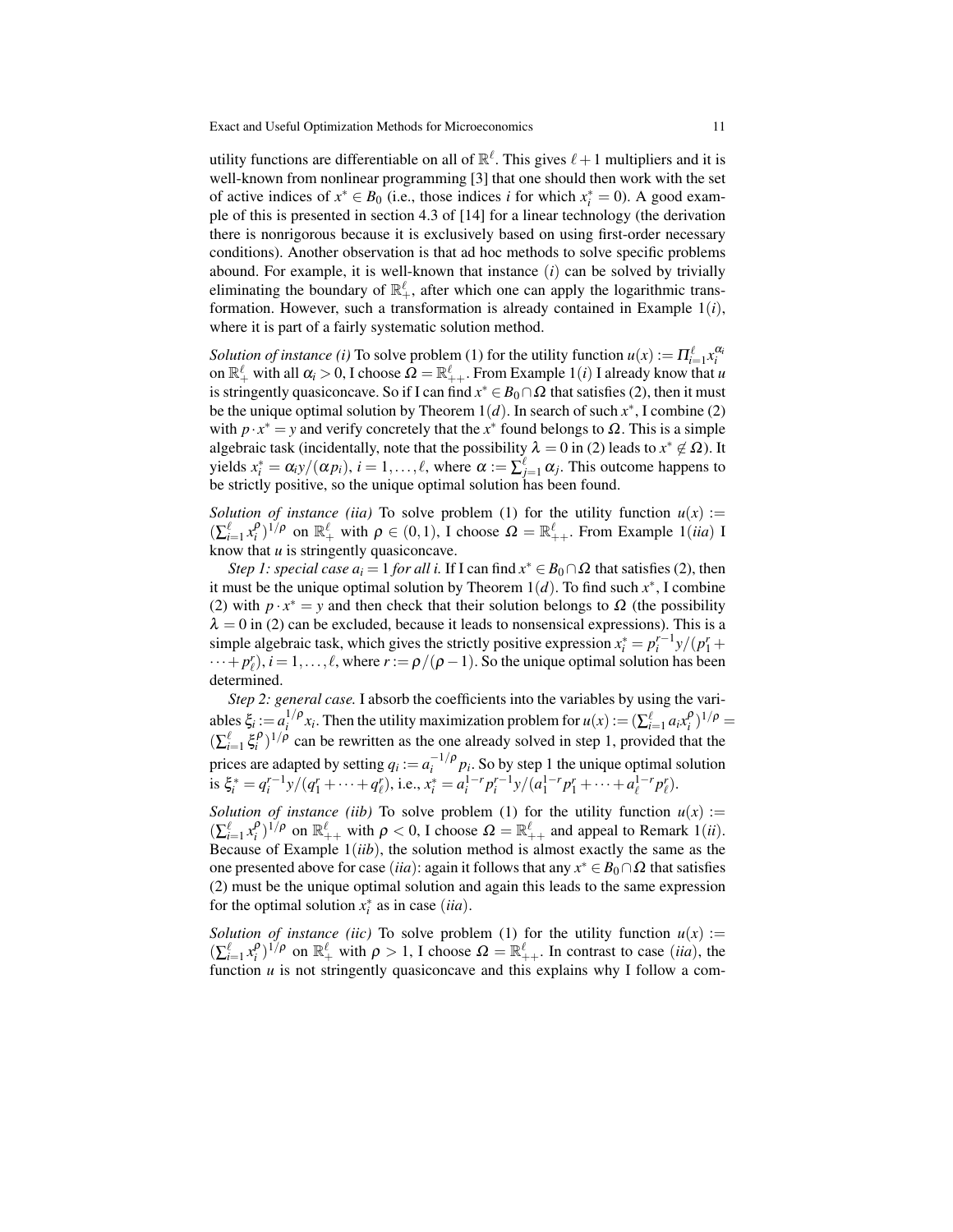pletely different line of attack. It concentrates on the remainder set  $B_0 \cap (\mathbb{R}_+^\ell \setminus \mathbb{R}_{++}^\ell)$ and uses parts (*a*) and (*b*) of Theorem 1.

*Step 1: special case*  $a_i = 1$  *for all i. By Theorem*  $1(a)$  an optimal solution of (1) for  $u(x) := (\sum_{i=1}^{\ell} x_i^{\rho})^{1/\rho}$  exists and it belongs to  $B_0$ . I claim that any such optimal solution must have precisely  $\ell-1$  coordinates equal to 0. This can be proved by means of a contradiction argument. For suppose that an optimal solution  $x^*$  of (1) had precisely  $k > 1$  nonzero coordinates; without loss of generality I can suppose that these are the first *k* coordinates  $x_1^*, \ldots, x_k^*$  (or else I could relabel the coordinates). The given optimality of  $x^*$  implies a fortiori that  $z^* := (x_1^*, \ldots, x_k^*)$ , the vector composed of the first *k* coordinates of  $x_k^*$ , is the optimal solution of the following problem: maximize  $\tilde{u}(z) := (\sum_{i=1}^k z_i^{\rho})^{1/\rho}$  over all  $z \in \mathbb{R}_+^k$  such that  $\tilde{p} \cdot z \leq y$ . Here  $\tilde{p} := (p_1, \dots, p_k)$ . Observe that  $z^*$  belongs to  $\mathbb{R}_{++}^k$  by definition of *k*. So I can apply Theorem 1(*b*) to the aforementioned maximization problem, which is a version of (1) with dimension *k*. From the theorem it follows that there exists  $\lambda \geq 0$  such that  $\nabla \tilde{u}(z^*) = \lambda \tilde{p}$ . Writing this out, the same algebra as in case (*iia*) gives  $z_i^* = p_i^{r-1} y/(p_1^r + \cdots + p_k^r)$ ,  $i = 1, \ldots, k$ . Because  $z_i^* = x_i^*$  for all  $i \leq k$  and  $x_i^* = 0$  for all  $i > k$ , it would follow with a little algebra that  $x^* = (x_1^*, \ldots, x_k^*, 0, \ldots, 0)$  satisfies  $u(x^*) = y/(\sum_{i=1}^k p_i^r)^{1/r}$ . But the present case has  $r := \rho/(\rho - 1) > 0$ , so  $u(y/p_1) > u(x^*)$  would hold by  $k \geq 2$  and this contradiction proves my claim. It follows easily that the optimal solution, known to exist, must be one of the corner points  $x^i := (0, \ldots, 0, y/p_i, 0, \ldots, 0)$ ,  $i = 1, \ldots, \ell$ , of  $B_0$ . It is now easy to conclude that any corner point  $x^j$  whose index *j* is such that it corresponds to the lowest price, i.e.,  $p_j = \min_{1 \leq i \leq \ell} p_i$ , is optimal (so multiple optimal solutions can occur when two or more commodities share the lowest price).

*Step 2: general case.* The same absorption trick as used in case (*iia*), i.e., setting  $\xi_i := a_i^{1/\rho}$  $i^{1/\rho} x_i$  and  $q_i := a_i^{-1/\rho}$  $\int_{i}^{-1/P} p_i$ , gives precisely the same optimal solution(s) as obtained in step 1, i.e., the corner point(s) of  $B_0$  which correspond to the lowest value(s)  $a_i^{-1/\rho}$  $\int_i^{-1/p} p_i$ .

*Solution of instance (iii)* To solve problem (1) for the linear utility function  $u(x)$  :=  $\sum_{i=1}^{\ell} a_i x_i$ , with all  $a_i > 0$ , I choose  $\Omega = \mathbb{R}^{\ell}_{++}$ . The function *u* is clearly not stringently quasiconcave, but it is so simple that a solution, essentially based on parts (*a*) and (*b*) of Theorem 1, can be provided in each of the following two cases. Case 1:  $a := (a_1, \ldots, a_\ell)$  is a scalar multiple of *p*, say  $a = \mu p$  for some  $\mu \in \mathbb{R}$ , and then  $\mu > 0$  of course. Case 2: *a* is not a scalar multiple of *p*.

*Case 1:* By Theorem 1(*b*), for any optimal  $x^* \in \Omega := \mathbb{R}_{++}^{\ell}$  there exists  $\lambda \ge 0$ such that  $a = \lambda p$ . In the present case this was already true (take  $\lambda = \mu > 0$ ), so every  $x^* \in B_0 \cap \Omega$  is an optimality candidate. Next, *u* is quasiconcave, so every optimality candidate is also an optimal solution. Again this offers no news, because all optimality candidates  $x^*$  satisfy  $a \cdot x^* = \mu p \cdot x^* = \mu y$  and because  $a \cdot x = \mu p \cdot x \leq$ *μy* for all *x* ∈ *B*. It remains to inspect the remainder set  $B_0\$ Ω. Here that is the set of all  $x^*$  in  $B_0$  with at least one coordinate equal to zero. The value  $u(x^*)$  of any  $x^* \in B_0 \backslash \Omega$  is  $a \cdot x^* = \mu p \cdot x^* = \mu y$ , which is the same value as found before. Hence, I conclude that in case 1 the set of all optimal solutions is *B*0, that is to say the union of *B*<sub>0</sub> ∩  $\Omega$  and *B*<sub>0</sub> \ $\Omega$ .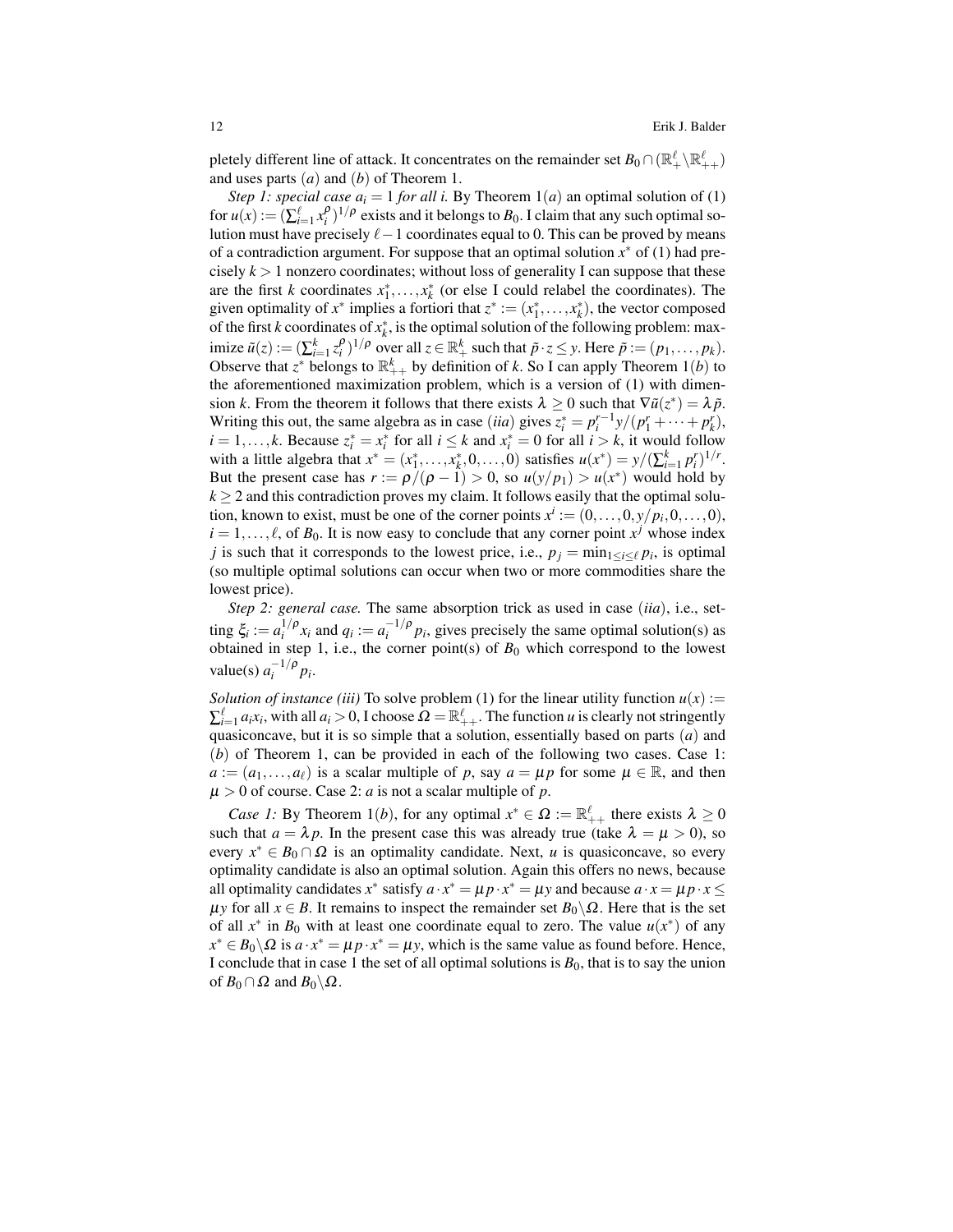*Case 2:* This time the necessary condition  $a = \lambda p$  is incompatible with the present situation. So there are no optimality candidates at all, which means that the optimal solution, known to exist by Theorem  $1(a)$ , must belong to the remainder set  $B_0 \setminus \Omega$ . Now for every *x* in *B* I have  $a \cdot x = \sum_i a_i p_i^{-1} p_i x_i \le \alpha p \cdot x \le \alpha y$ , where  $\alpha := \max_i a_i / p_i$ . Let *I* be the set of those indices *i* for which  $a_i / p_i = \alpha$ . Then *I* is nonempty and it is a strict subset of  $\{1,\ldots,\ell\}$  (or else I would find  $a = \alpha p$ , which cannot be true in the present case). Any corner point  $x^i := (0, \ldots, 0, y/p_i, 0, \ldots, 0)$ ,  $i \in I$ , belongs to  $B_0$  and achieves  $a \cdot x^i = \alpha y$ . So I conclude sup<sub> $x \in B$ </sub>  $a \cdot x = \alpha y$ . I claim that the set of optimal solutions is the intersection  $B_0 \cap \cap_{i \notin I} \{x \in \mathbb{R}_+^{\ell} : x_i = 0\},$ which is a face of  $B_0$ . As for one inclusion, let  $x^*$  belong to this intersection. Then  $a \cdot x^* = \sum_{i \in I} a_i x_i^* = \sum_{i \in I} a_i p_i^{-1} p_i x_i^* = \alpha p \cdot x^* = \alpha y$ , so  $x^*$  is optimal. Conversely, let  $x^*$  be optimal. Then Theorem 1(*a*) implies  $x^* \in B_0$  and  $\alpha y = a \cdot x^*$ . Hence,  $\alpha y = \alpha \sum_{i \in I} p_i x_i^* + \sum_{i \notin I} a_i x_i^*$ . By  $p \cdot x^* = y$  this implies  $\sum_{i \notin I} (a_i - \alpha p_i) x_i^* = 0$ , so *i*t follows that  $x_i^* = 0$  for every  $i \notin I$  (note that  $a_i - \alpha p_i < 0$  for each  $i \notin I$ ). This proves the desired characterization of the set of optimal solutions in case 2.

*Solution of instance (iv)* To solve problem (1) for the utility function  $u(x_1, x_2) :=$  $x_1^2(x_2+1)$  on  $\mathbb{R}^2_+$ , I choose  $\Omega = \mathbb{R}^2_{++}$ . By Example 1(*iii*) *u* is stringently quasiconcave. So if I can find  $x^* \in B_0 \cap \Omega$  which satisfies (2), then it must be the unique optimal solution by Theorem 1(*d*). I solve  $p \cdot x^* = y$  and (2), the latter amounting to  $x_2^* = p_1(2p_2)^{-1}x_1^* - 1$ , and then I pick the solution, if any, that belongs to  $\Omega$ . From the former two equations I also obtain that  $\lambda = 0$  if and only if  $(x_1^*, x_2^*) = (0, y/p_2)$ , a vector which is not in  $\Omega$ . So I can proceed with  $\lambda > 0$ . I solve the two equations and this gives  $x_1^* = \frac{2}{3}(y + p_2)/p_1$ ,  $x_2^* = \frac{1}{3}(y - 2p_2)/p_2$ . Because  $x^* \in \Omega$  is needed for  $x^*$  to be an optimality candidate, I distinguish between the following two cases (note that  $y > 2p_2$  is equivalent to  $x^* \in \Omega$ ):

*Case 1: y* > 2*p*<sub>2</sub>. Then  $x^* = (\frac{2}{3}(y+p_2)/p_1, \frac{1}{3}(y-2p_2)/p_2)$  belongs to Ω. Hence, it is an optimality candidate and by the previous argument it must also be the unique optimal optimal solution.

*Case 2:*  $y \leq 2p_2$ . In this case there is not any optimality candidate. Therefore, I know that the best *u*-value over the remainder set  $B_0 \backslash \Omega$  is the optimal value. The set  $B_0 \setminus \Omega$  contains only two vectors, the corner points  $(y/p_1, 0)$  and  $(0, y/p_2)$ . Of these, the former one gives the highest *u*-value. Combining cases 1 and 2, I conclude that the optimal solution is given by

$$
(x_1^*, x_2^*) = \begin{cases} (\frac{2}{3}(y+p_2)/p_1, \frac{1}{3}(y-2p_2)/p_2) & \text{if } y > 2p_2, \\ (y/p_1, 0) & \text{if } y \le 2p_2. \end{cases}
$$

This is only partly a corner solution; graphical illustrations can help greatly to understand why this is so.

*Solution of instance (v)* To solve problem (1) for the utility function  $u(x) = \min_{1 \le i \le \ell} b_i x_i$ on  $\mathbb{R}^{\ell}_+$  with all  $b_i > 0$ , I choose  $\Omega$  to be the open set of all  $x \in \mathbb{R}^{\ell}_{++}$  such that  $b_i x_i \neq b_j x_j$  for any  $i \neq j$ . Then *u* is locally of the form  $u(x) = b_k x_k$  near each point  $x^*$  of  $\Omega$  (the index *k* being unique to  $x^*$ ), so there are no optimality candidates at all, because in such  $x^*$  condition (2) amounts to  $b_k e_k = \lambda p$ , which does not have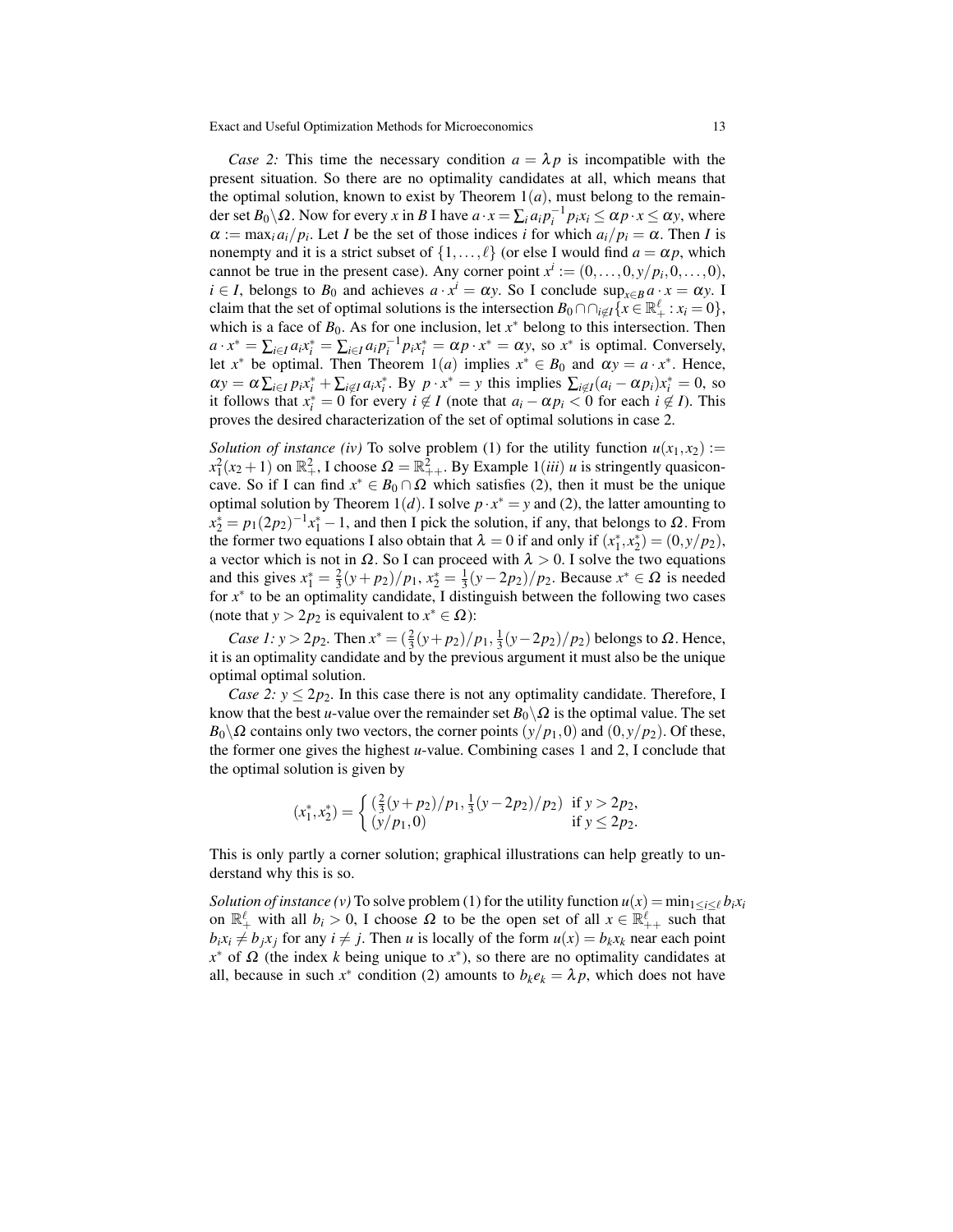a solution (recall that  $\ell \geq 2$ ). Here  $e_k$  again denotes the *k*-th unit vector. It follows that the optimal solution, known to exist, must belong to the remainder set  $B_0\setminus\Omega$ . For any *x* in  $B_0 \backslash \Omega$  either of the following two cases can occur: case 1:  $x \in \mathbb{R}^{\ell}_{++}$ and there is a tie in the form of an equality  $b_i x_i = b_j x_j$  for some  $i \neq j$  or case 2: some coordinate of *x* is equal to zero. In case 2  $u(x)$  equals zero, which means the certain sub-optimality of *x*. So I concentrate on those vectors in  $B_0 \cap \mathbb{R}_{++}^{\ell}$  that have ties. For any x in B I have  $x_i \ge u(x)/b_i$  for all i, giving  $y \ge \sum_i p_i x_i \ge u(x) \sum_i p_i/b_i$ , i.e.,  $u(x) \le y/\beta$ , with  $\beta := \sum_i p_i/b_i > 0$ . In fact, the same reasoning shows that  $u(x) < y/\beta$  whenever the set of all indices *i* for which  $b_i x_i > u(x)$  is nonempty. So  $u(x^*) = y/\beta$  for  $x^* \in B$ , which amounts to  $x^*$  being optimal in view of the previous lines, requires  $b_i x_i^* = b_j x_j^* = u(x^*)$  for all *i* and *j*. Clearly, there is precisely one such  $x^*$  and it is given by  $x_i^* = b_i^{-1} y/\beta$ ,  $i = 1, ..., n$ ; so this is the optimal solution.

Acknowledgements I am indebted to Jean-Pierre Crouzeix (Universite Blaise Pascal, France) ´ for the reported observations in connection with reference [5] and to the late Roko Aliprantis for calling my attention to his books [1, 2] and for helpful remarks. I thank Alexander Gnedin (University of Utrecht) for helpful criticism and encouragement. I also thank an anonymous referee for several very helpful remarks.

### Appendix

This appendix details the findings that I summarized in Remark 2. I discuss what I found in the textbooks [8, 10, 11, 13], all of which make explicit claims about being rigorous and precise, and also in the two less formally oriented textbooks [9, 14] which were added in a second round. Reference [7] is also reviewed briefly, at the request of one of the editors. The intermediate textbook [4], which I cite for other reasons, is no part of these comparisons.

*Example 1. (Mas-Colell-Whinston-Green [10])* In *Microeconomic Theory* [10, p. 50] the utility function *u* is defined on the consumption set  $\mathbb{R}^{\ell}_+$ . On p. 53, which states first-order necessary conditions for optimality in problem (1), *u* is required to be continuously differentiable in the following way: "If  $u(\cdot)$  *is continuously differentiable, an optimal consumption bundle ... can be characterized ..."*. I quote this in full, because what is meant by differentiability of functions on closed sets can be a very confusing matter (for instance, some authors will call a function differentiable on  $\mathbb{R}_+^{\ell}$  if and only if it is differentiable in every interior point of  $\mathbb{R}_+^{\ell}$ , i.e., if it is differentiable on  $\mathbb{R}^{\ell}_{++}$ ; see [13, p. 81]). In Example 3.D.1O [10, p. 56] the first-order necessary conditions are applied to the Cobb-Douglas instance  $u(x_1, x_2) = kx_1^{\alpha}x_2^{1-\alpha}$ , with  $0 < \alpha < 1$ . This function does not have partial derivatives in points with either  $x_1 = 0$  or  $x_2 = 0$ . In view of this application, it cannot be that the necessary conditions on p. 53 should contain a partial derivative  $\frac{\partial u(x^*)}{\partial x_i}$  $\frac{u(x^*)}{dx_i}$  for any  $x^*$  on the boundary of  $\mathbb{R}^{\ell}_+$ . Yet this is so: the first-order condition (3.D.1) on p. 53 contains the following explicit clause *" with equality if*  $x_i^* > 0$  ", which would make no sense if boundary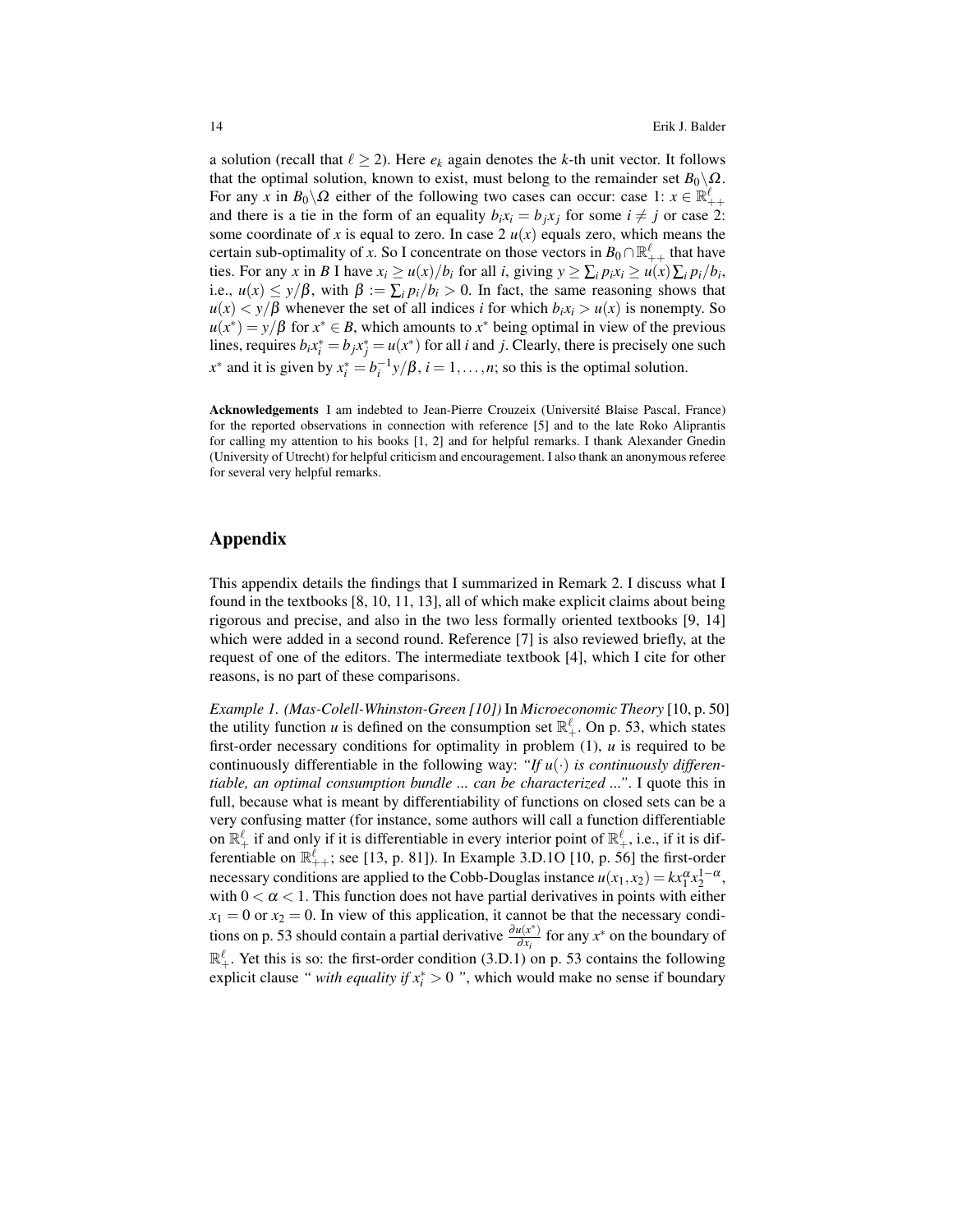points *x* <sup>∗</sup> were excluded a priori. In fact, on p. 54 one finds: *"Figure 3.D.4(b) depicts the first-order condition ... when the consumer's optimal bundle x*<sup>∗</sup> *lies on the boundary of the consumption set."* The trouble is that the proof on p. 53 of [10] relies on the Kuhn-Tucker Theorem M.K.2 from p. 959. But the latter result is formulated for functions whose domain is all of  $\mathbb{R}^{\ell}$ . See Remark 2 for further explanation. To those readers who might object that, after all, in Example 3.D.1 boundary points are automatically sub-optimal and need not really be subjected to (3.D.1), the response must be that, mathematically/logically speaking, such an ad hoc readjustment is beside the point: necessary conditions for optimality should apply to *all* points for which they have been formulated. Here the result and the function were simply not made for each other. There is also another misplaced application of first order necessary conditions in [10]. Example 3.D.1 on p. 56 treats the Cobb-Douglas family in a well-known ad hoc fashion by the logarithmic transformation. However, the transformed utility function is once more *hors concours* for the first-order condition (3.D.1), which is formulated for a *real-valued* function that is defined on all of  $\mathbb{R}^{\ell}_+$ . Writing *"Since*  $log 0 = -\infty$  ..." on [10, p. 55] cannot alter this fact.

*Example 2. (Simon-Blume [11])* Example 22.1 in *Mathematics for Economists* [11] treats utility maximization for the Cobb-Douglas instance with  $\ell = 2$ . In Example 22.1 one finds the following: *"We use Theorems 22.1 and 22.2 to compute the demand function ... for the Cobb-Douglas utility function*  $U(x_1, x_2) = x_1^a x_2^b$ *." Here*  $a, b > 0$  and  $a + b = 1$ . However, Theorems 22.1 and 22.2 have the same deficiency as observed in Example 1: they are formulated for a utility function  $U : \mathbb{R}_+^{\ell} \to \mathbb{R}$ that is stated to be  $\mathcal{C}^1$  (i.e., continuously differentiable). Just as on [10, p. 53], the condition *"... and equality holds if*  $x_i^* > 0$ " appears in a formula that uses partial derivatives of the utility function at the point  $(x_1^*, \ldots, x_\ell^*)$ . So, just as in [10] there is a mismatch: these results require derivatives to be well-defined on all of  $\mathbb{R}^{\ell}_{+}$ , a requirement that the above Cobb-Douglas utility function cannot meet. Compared to [10], the book by Simon and Blume offers a longer discussion of (continuous) differentiability. In fact, on p. 371 its definition is formally stated, but only for a function defined on all of  $\mathbb{R}^{\ell}$ .

*Example 3. (Takayama [13])* The approach taken in *Mathematical Economics* [13] suffers from similar shortcomings. The utility maximization problem is stated on [13, p. 135] for a utility function that appears to be defined on all of  $\mathbb{R}^{\ell}$ . The first-order necessary conditions for optimality are obtained directly from the Kuhn-Tucker type result on p. 134, which works with  $\mathbb{R}^{\ell}$  for the domain of the functions. Upon closer inspection, it is surprising that a far better Kuhn-Tucker type result is available in [13, Theorem 1.D.3]. This result allows open domains of definition for the functions involved in the optimization problem, but the aforementioned application on pp. 134-135 does not benefit from this. The subsequent treatment of the Cobb-Douglas instance in [13, pp. 223-224] (for  $\ell = 2$ ) is presented correctly, but with no apparent connections to the material on pp. 134-135 (see also footnote 32 on p. 231 of [13]).

*Example 4. (Jehle-Reny [8])* As already indicated in section 2, the first-order optimality conditions on p. 23 ff. in *Advanced Microeconomic Theory* [8] are virtually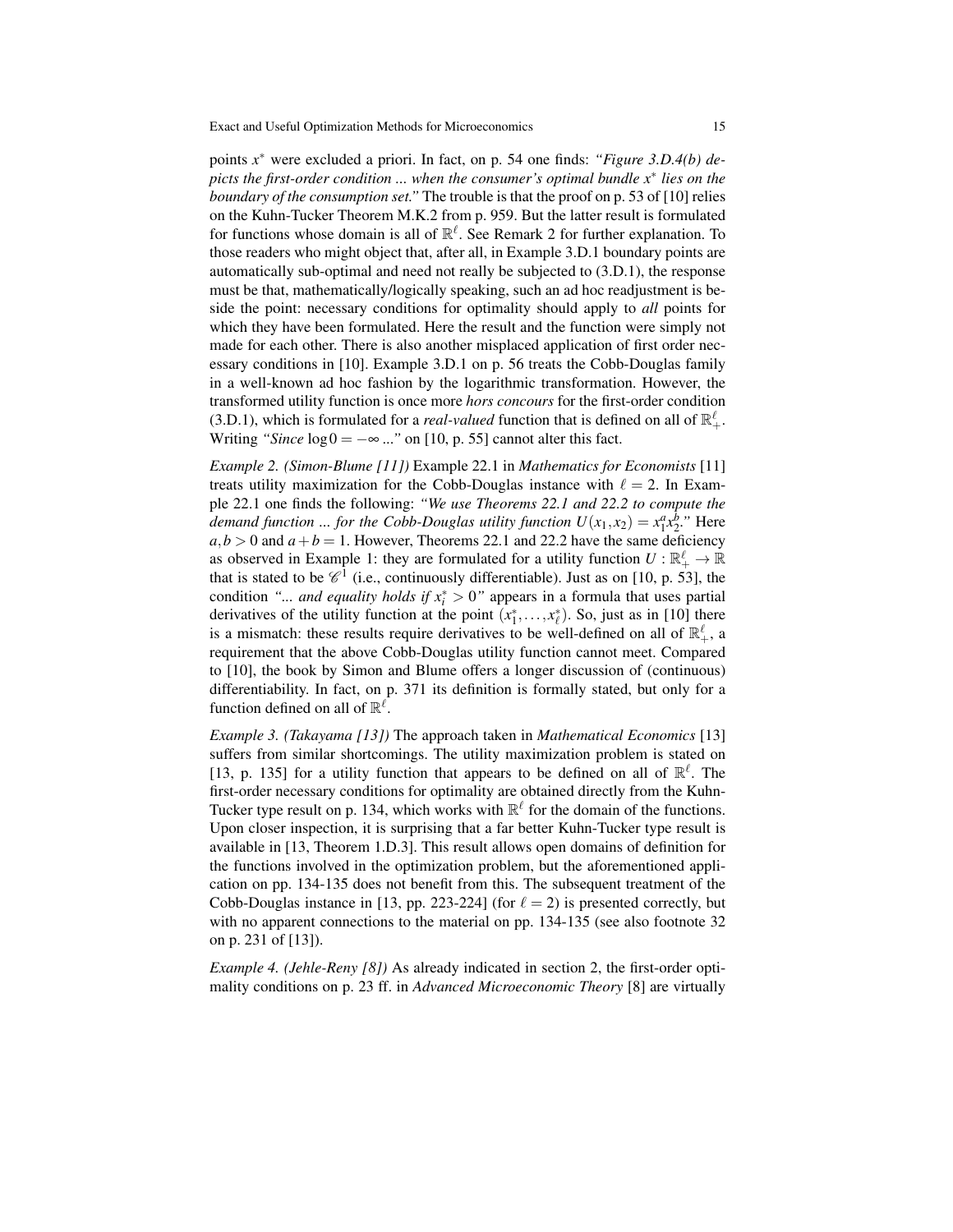the same as parts  $(a)$ – $(c)$  of Theorem 1. Nonetheless, there are serious complications with the way [8, Chapter A2] presents the underpinning notions for its optimality conditions. This is because [8] fails to distinguish (total) differentiability from partial differentiability: only a formal definition of partial differentiability is presented, namely in Definition A2.1. Consequently, Example 4 of [6, p. 69] forms a counterexample against the intuitive definition of the directional derivative on [8, p. 463], which is exclusively based on partial differentiability. This can also help to explain why no chain rule for (totally) differentiable functions has been presented in [8]; yet this rule is applied. Moreover, a formula for the total differential can be found on pp. 487-488, but but neither the adjective "total" nor the term "differential" would seem to have been defined in [8]. Last but not least, as already mentioned in section 2 the treatment of (1) in [8] is exclusively occupied with optimal solutions which already belong to  $\mathbb{R}^{\ell}_{++}$ . Therefore, it is unable to treat situations with corner point solutions, such as instances (*iii*)-(*iv*). Hence its Exercise 1.20 about deriving the Marshallian demand for the Cobb-Douglas instance seems slightly incomplete.

*Example 5. (Luenberger [9])* On p. 130 of *Microeconomic Theory* [9] the standard choice of  $\mathbb{R}^{\ell}_+$  is made for the commodity space. The first-order conditions on p. 131 and p. 133 are correctly stated for interior points of  $\mathbb{R}^{\ell}_+$ . However, at the bottom of p. 133, still in the same section and with no mention of any change of the model, the following is stated: *"We assumed above that the solution occurred at a point* **x** with **x** > 0 ... If the solution occurs at a point with  $x_1 > 0$  and  $x_2 = 0$ , the first*order condition is that*  $MRS_{21} > p_1/p_2$ ." Here the notation refers to marginal rate of substitution, a notion which contains partial derivatives that would have to be meaningful on the boundary but need not be so for the Cobb-Douglas family. Yet Example 5.1 on p. 132 discusses application of the same first-order conditions to the Cobb-Douglas utility function.

*Example 6. (Varian [14]) Microeconomic Analysis* [14] contains no first-order optimality conditions that are especially made to suit the general utility maximization problem. Rather, for each separate application the author refers to the Kuhn-Tucker theorem on p. 503. However, this result is only formulated for functions with all of  $\mathbb{R}^{\ell}$  as their domain of definition. Hence, applications to the Cobb-Douglas instance (p. 111) and the CES instance (p. 55) are out of order from a formal viewpoint (on p. 112 utility maximization for the CES family is treated by means of earlier results for the producer that are handled by duality). Of course, the use of the logarithmic transformation to the Cobb-Douglas function on p. 111 could be exploited very easily to rectify the application of the Kuhn-Tucker theorem, because the transformed optimization problem takes place on  $\mathbb{R}^2_{++}$ , which is an open set (see Remark 2). In contrast to all other references under review, [14, p. 57] contains a rather complete derivation (informal, because it is based only on applying first-order necessary conditions) of a corner point solution. This was already observed in section 3.

*Example 7. (Henderson-Quandt [7]) Microeconomic Theory: a Mathematical Approach* [7] offers more evidence of the aforementioned confusion. The conditions for the utility function, stated in the lines following (2-1) on p. 8, fail to include